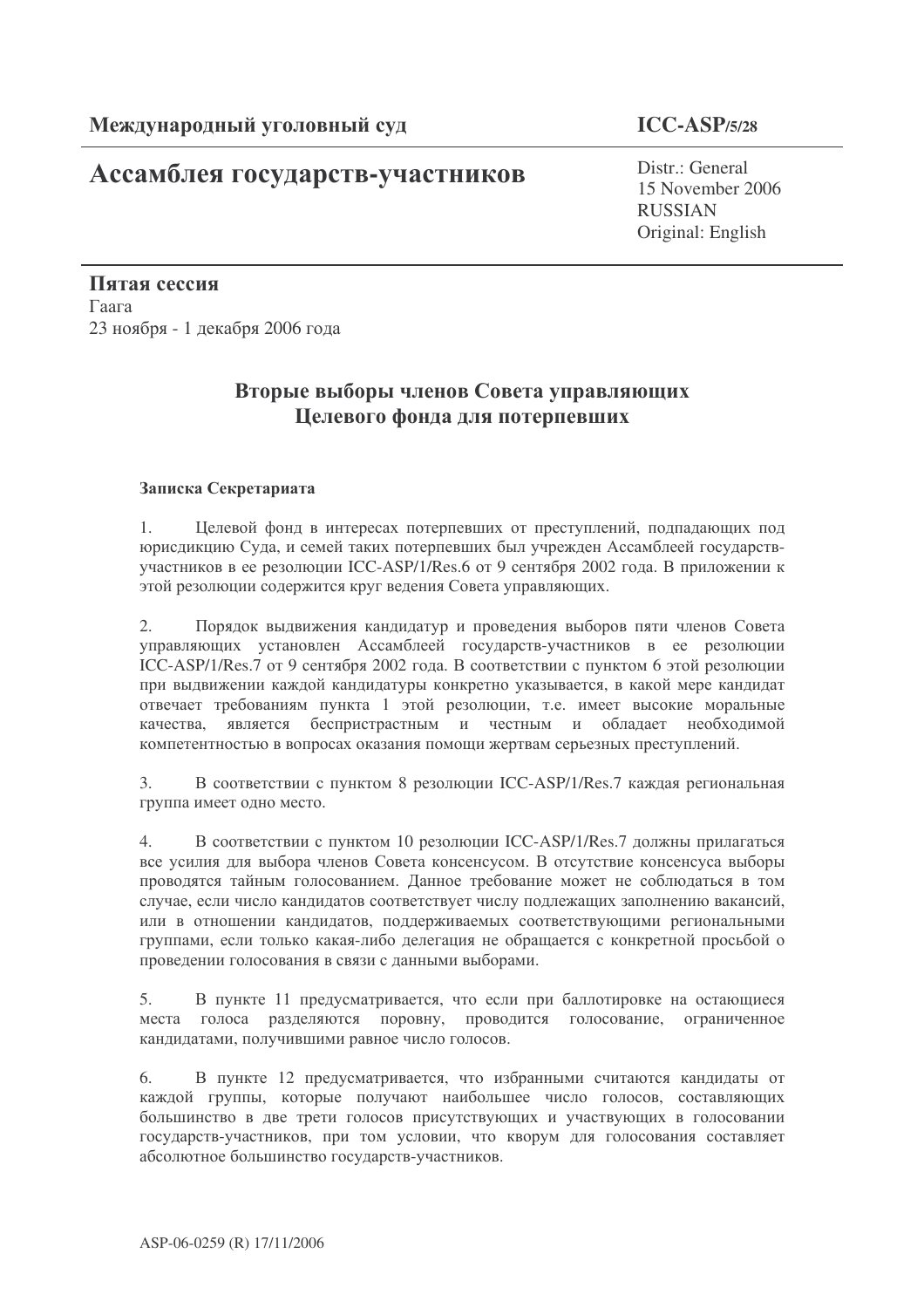7. На своем 15-м заседании, состоявшемся 16 мая 2006 года, Бюро Ассамблеи государств-участников постановило, что период выдвижения кандидатур для вторых выборов членов Совета управляющих будет длиться с 5 июня по 27 августа 2006 года. Минимальные требования в отношении выдвижения кандидатов в состав Совета управляющих к моменту истечения этого периода выполнены не были. В соответствии с пунктом 4 резолюции ICC-ASP/1/Res.5 период выдвижения кандидатур продлевался четыре раза - до 19 ноября 2006 года.

8. По состоянию на 29 октября 2006 года были выдвинуты следующие кандидатуры<sup>1</sup>:

Африканские государства

- Г-н Абдулайе Барри (Буркина Фасо)
- Архиепископ Десмонд Туту (Южная Африка)

Азиатские государства

Никаких кандилатур выдвинуто не было

Восточноевропейские государства

- Г-н Виктор Гуми (Албания)
- Г-н Тадеуш Мазовецки (Польша)

Группа государств Латинской Америки и Карибского бассейна

Г-н Артур Н.Р. Робинсон (Тринидад и Тобаго)

Западноевропейские и другие государства

- Г-жа Симон Вей (Франция)

9. В соответствии с пунктом 7 резолюции ICC-ASP/1/Res.7 информация о кандидатах, включая сопроводительные документы, содержится в приложении к настоящей записке.

 $129$  сентября 2006 года правительство Кении сняло кандидатуру г-на Амоса Вако.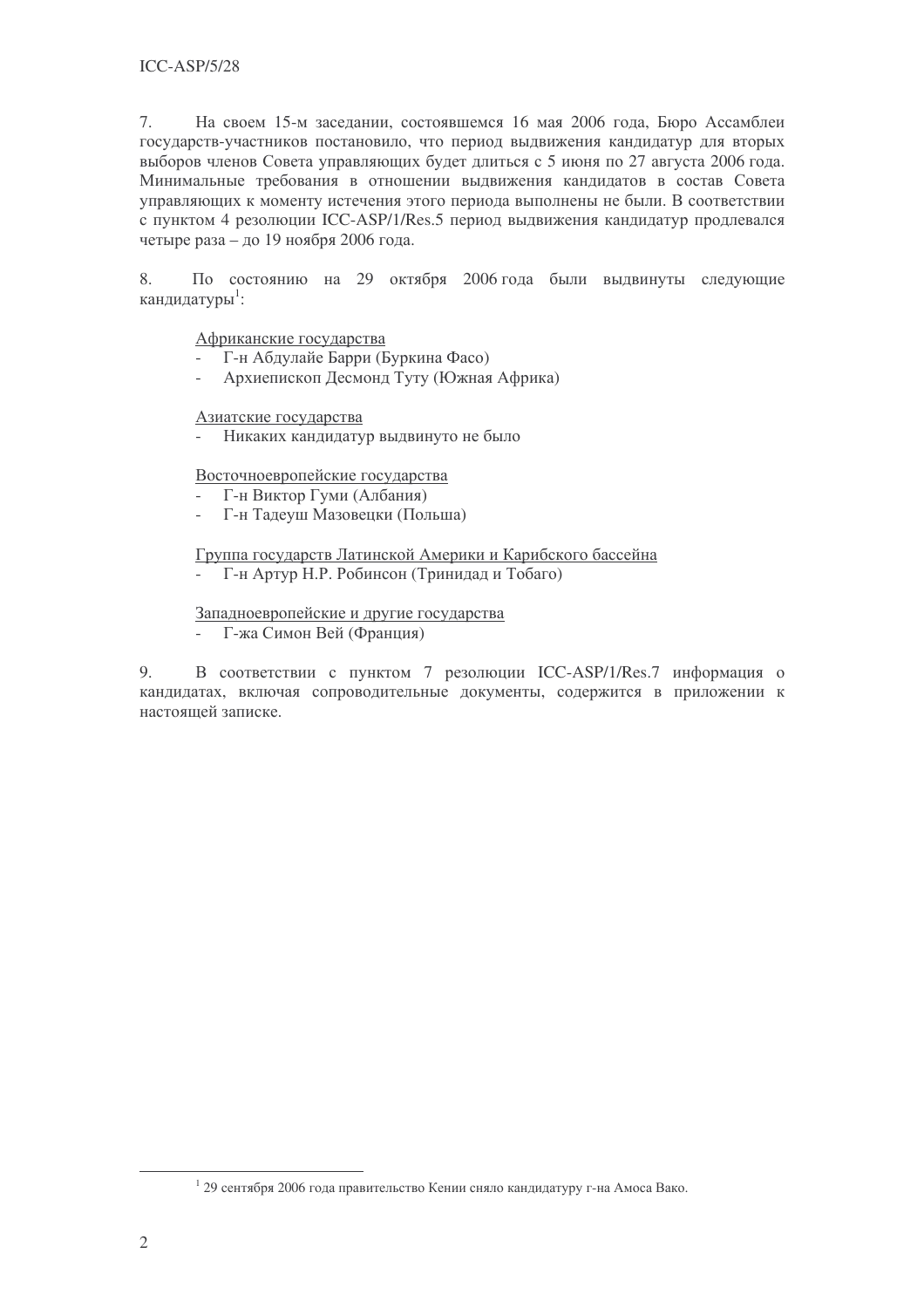# Приложение

# А. Г-н Абдулайе Барри (Буркина-Фасо)

#### Вербальная рбальная нота Постоянного представите **Буркина-Фасо** при Организации Объединенных Наций от 17 августа 2006 года, адресованная Секретариату Ассамблеи государств-участников

[Подлинный текст на французском языке]

Постоянное представительство Буркина-Фасо при Организации Объединенных Наций свидетельствует свое почтение Секретариату Ассамблеи государств-участников Римского статута Международного уголовного суда и имеет честь информировать его о том, что правительство Буркина-Фасо приняло решение выдвинуть кандидатуру г-на Абдулайе Барри для избрания членом Совета управляющих Целевого фонда для потерпевших Суда. В приложении к настоящему содержатся биографические данные г-на Барри.

## Заявление о соответствии требованиям

#### Гражданское состояние

| Фамилия:               | Барри                          |
|------------------------|--------------------------------|
| Имя:                   | Абдулайе                       |
| Дата и место рождения: | 1955 год, Банх (Ятенга)        |
| Гражданство:           | Буркина-Фасо                   |
| Семейное положение:    | Женат, имеет четырех (4) детей |

# Образование, профессиональная подготовка и учебные курсы

| 1961-1969 годы | Государственная начальная школа в Банхе (Ятенга): справка о<br>начальном образовании (primary school certificate) (CHO).                                                              |
|----------------|---------------------------------------------------------------------------------------------------------------------------------------------------------------------------------------|
| 1969-1973 годы | Высшая школа Антуана Роша, Уахигуя: аттестат зрелости (first<br>cycle of secondary studies) (A3).                                                                                     |
| 1973-1976 годы | Лицей Филиппа Зинды Каборе, Уагудугу: бакалавр, разряд А4.                                                                                                                            |
| 1976-1981 годы | Бенинский университет в Ломе (Того): бакалавр и магистр права;<br>специализация: судебные исследования.                                                                               |
| 1981-1983 годы | Национальная школа магистратуры, Париж (Франция) (National<br>School of Magistrates): диплом судьи.                                                                                   |
| 1991 год       | Международная академия конституционного права, Тунис (Тунис):<br>ДИПЛОМ.                                                                                                              |
| С 1983 года    | Участие в разнообразных курсах профессиональной и специальной<br>подготовки в Европе и Африке по правам человека, наркотикам,<br>отмыванию денег, торговле оружием и другим вопросам. |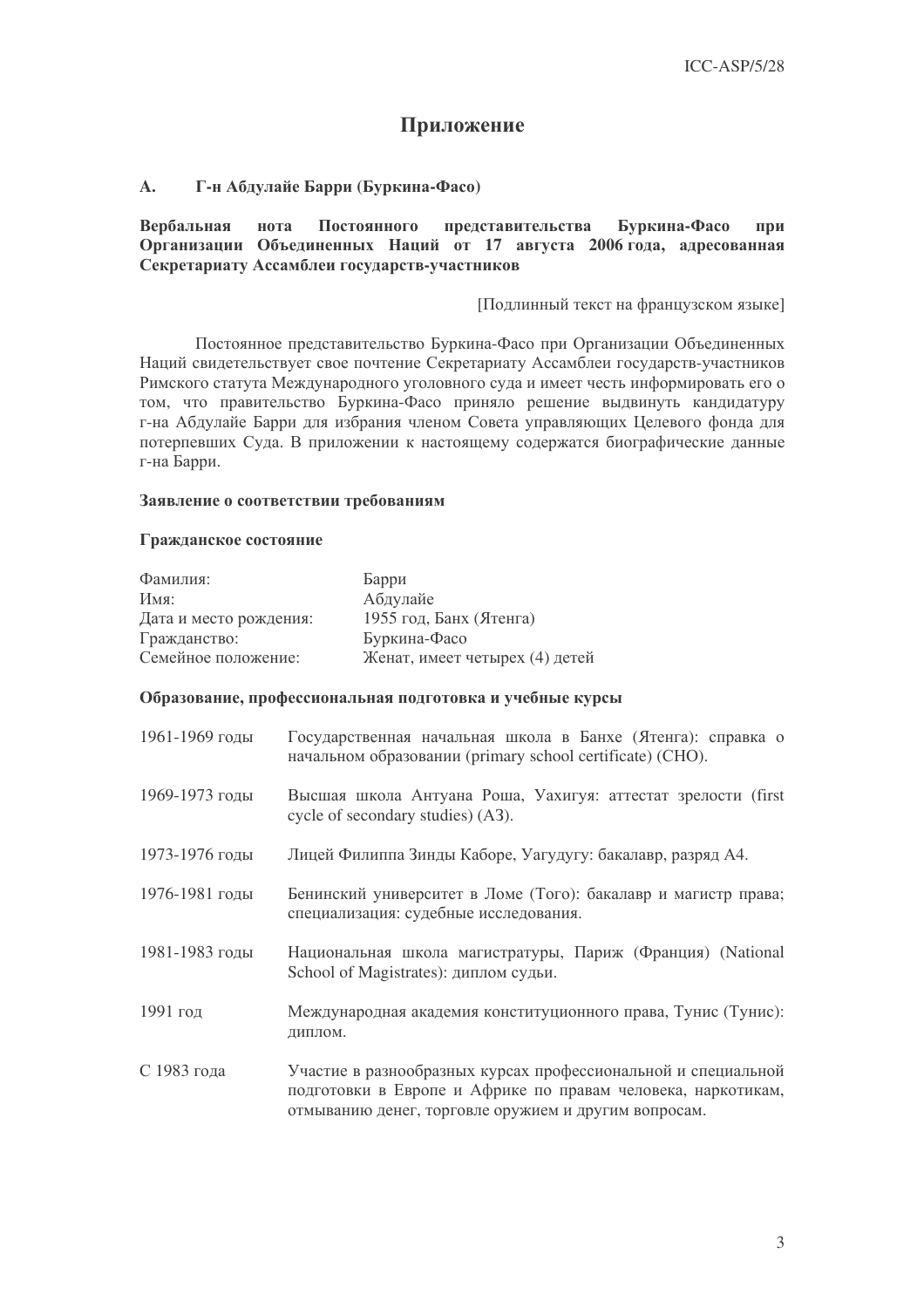#### Профессиональная деятельность

| 1983-1985 год |  | І осударственный обвинитель суда низшей инстанции в Дедугу. |  |
|---------------|--|-------------------------------------------------------------|--|
|               |  |                                                             |  |

- Функции - представление Генеральной прокуратуры в суде низшей инстанции;
	- получение жалоб и обвинений и принятие решений о необходимых мерах;
	- принятие или обеспечение принятия всех необходимых мер для расследования и преследования в связи с уголовными преступлениями;
	- надзор за деятельностью офицерского и рядового состава судебной полиции в рамках юрисдикции суда низшей инстанции;
	- непосредственный надзор за действиями полиции.
- 1985-1986 голы Государственный обвинитель в суде низшей инстанции в Уагадугу.
- Функции Такие какие описаны выше. юрисдикцией, же. HO  $\mathbf{c}$ распространяющейся на более крупный район.
- 1986-1987 годы Генеральный секретарь министерства юстиции.
- Функции оказание помощи министру в осуществлении политики министерства:
	- обеспечение административной и технической координации правительством между  $\,$   $\,$   $\,$   $\,$ внешними субъектами  $\overline{M}$ департаментами министерства;
	- управление техническими связями между министерствами юстиции  $\,$  M ДРУГИМИ министерствами, Генеральным секретариатом правительства и Совета министров, а также другими национальными учреждениями;
	- был уполномочен подписывать все документы, касающиеся повседневной деятельности министерства.
- 1987-1989 голы Уполномоченный правительства в Национальном высоком суде.
- Функции - представление Генеральной прокуратуры в Высоком суде;
	- в личном качестве подготовка письменных заключений для устного изложения их в суде по всем делам, которым ему было поручено заниматься.
- 1989-1992 голы Генеральный секретарь министерства юстиции.
- Функции Такие же, какие он исполнял в период 1986-1987 годов.
- 1992-1994 годы Адвокат по вопросам уголовного преследования в Верховном суде.

Функции Пресс-секретарь общественного обвинителя в соответствующей Палате или любом другом органе суда по назначению обшественного обвинителя.

1994-1995 годы Генеральный министерства секретарь  $\Pi$ <sup>O</sup> отношениям с парламентом.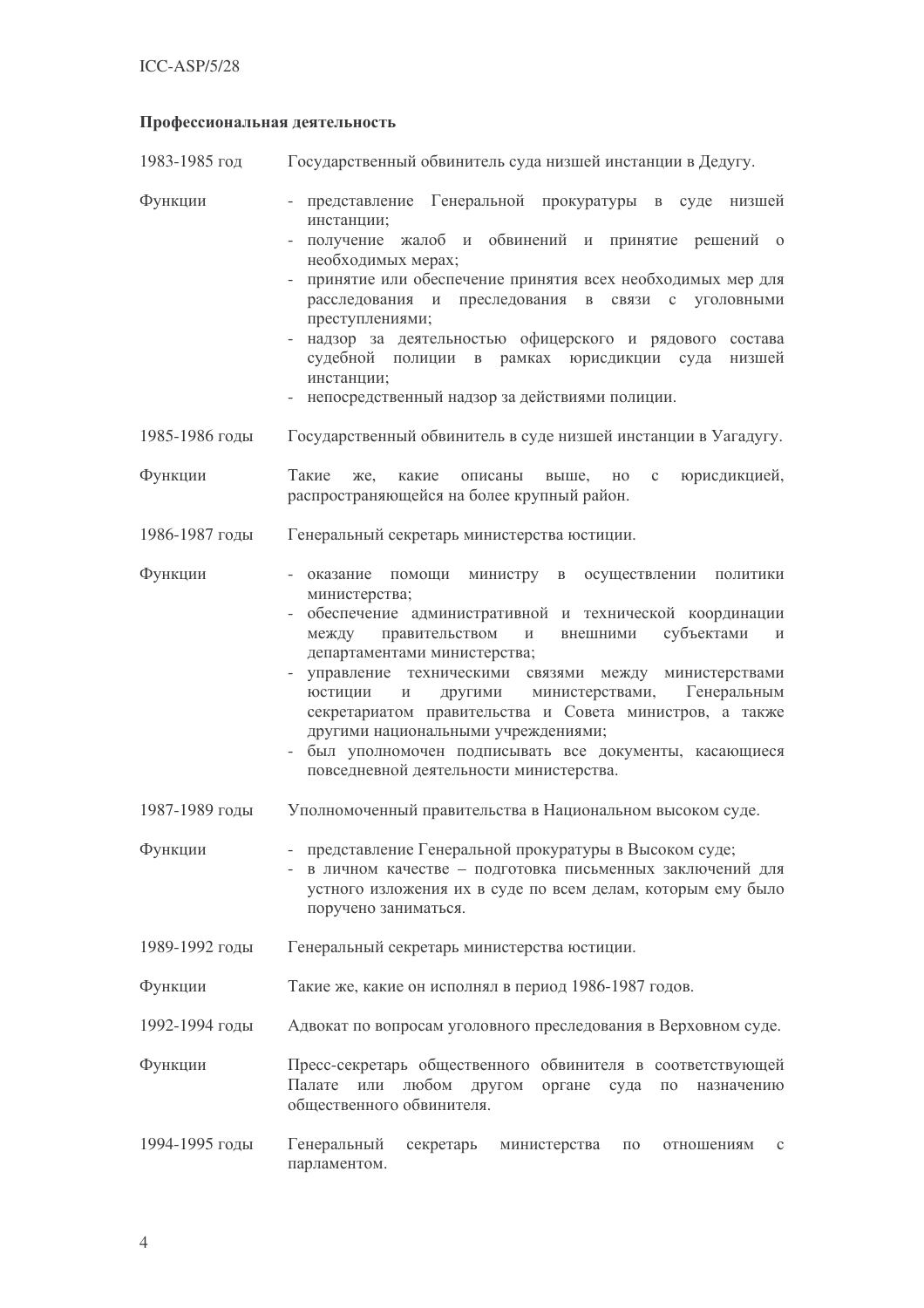- Функции В дополнение к традиционным функциям Генерального секретаря министерства (например, министерства юстиции) нес особую ответственность за поддержание отношений по техническим вопросам между министерством и парламентом.
- 1996-1999 голы Уполномоченный правительства в Верховном суде и член Высокого суда Буркина-Фасо.
- Функции  $\omega_{\rm c}$ составление письменных заключений для устного представления в ходе слушаний Административной палаты Верховного суда;
	- принятие всех необходимых мер для установления истины в соответствии с законом;
	- принятие решений по процедурным вопросам, в частности по объявлению расследования недействительным.
- 1999 год Общественный обвинитель в Апелляционном суде Уагадугу - член Верховного совета магистратуры.
- Функции - представление лично или через заместителей Генеральной прокуратуры в Апелляционном суде и Суде присяжных, заседающих в Апелляционном суде;
	- обеспечение соблюдения уголовного законодательства на всей национальной территории:
	- принятие или обеспечение принятия всех необходимых мер по уголовному преследованию в связи с уголовными деяниями:
	- наблюдение деятельностью подчиненных  $3a$ emy государственных прокуроров;
	- надзор за действиями офицеров и рядовых сотрудников судебной полиции в пределах юрисдикции апелляционного суда.
- 1999-2005 годы Уполномоченный правительства в Военном трибунале Уагадугу.
- Функции - выполнение функций Генеральной прокуратуры в Военном трибунале;
	- принятие или обеспечение принятия всех необходимых мер по **VFOJIOBHOMV** преследованию  $\mathbf{B}$ связи  $\mathbf{c}$ **VГОЛОВНЫМИ** преступлениями в Военном трибунале.

### Опыт преподавания

- 1987-1997 годы Внештатный преподаватель уголовного процесса на юридическом факультете Уагадугского университета и в Национальной полицейской школе Уагадугу.
- 1997-2004 годы Внештатный преподаватель уголовного права и уголовного процесса в Национальной школе управления и магистратуре Уагадугу, а также в Национальной школе здравоохранения Уагалугу.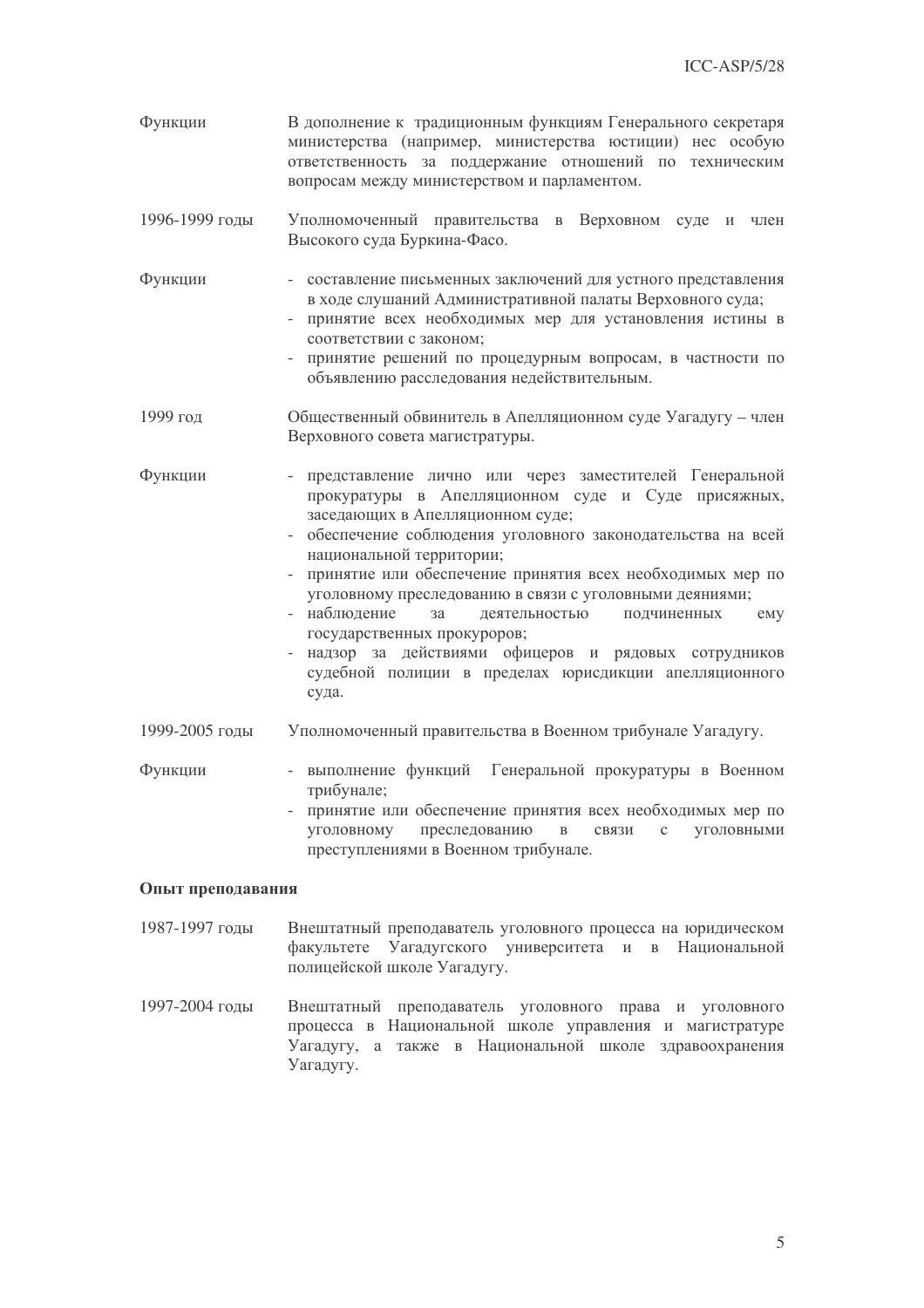# Языки

# Французский

| Письмо           | Оч. хор.    |
|------------------|-------------|
| Чтение           | Оч. хор.    |
| Разговорный язык | Оч. хор.    |
| Английский       |             |
| Письмо           | Уд.         |
| Чтение           | Xop.        |
| Разговорный язык | Уд.         |
| Испанский        |             |
| Письмо           | Начальный у |

| Письмо           | Начальный уровень |
|------------------|-------------------|
| Чтение           | Начальный уровень |
| Разговорный язык | Начальный уровень |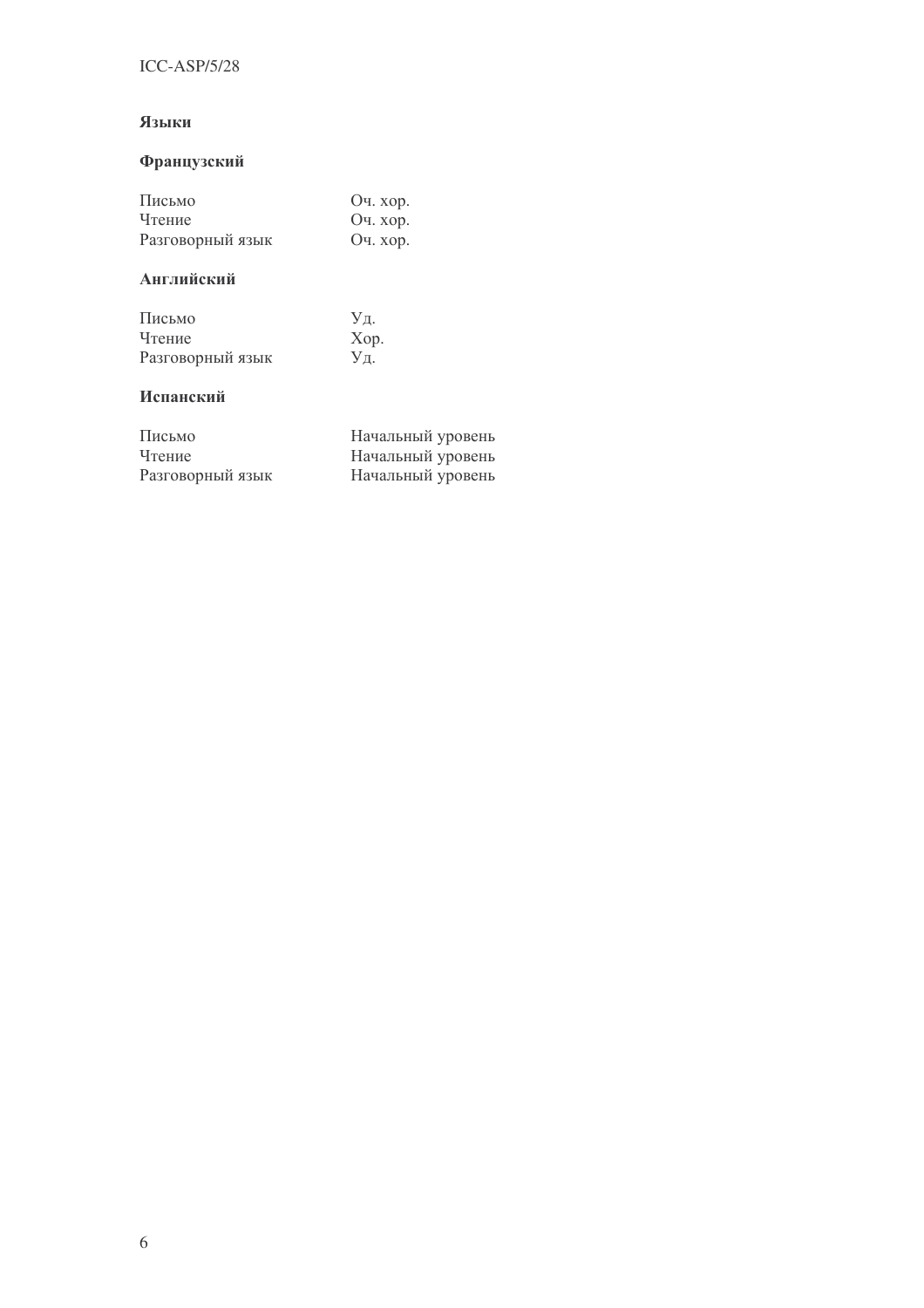#### **B.** Г-н Виктор Гуми (Албания)

# Вербальная нота министра юстиции Албании от 22 августа 2006 года в адрес Секретариата Ассамблеи государств-участников

[Подлинный текст на английском языке]

Министерство юстиции Республики Албании свидетельствует свое уважение Секретариату Ассамблеи государств-участников. Что касается решения Бюро Ассамблеи государств-участников, принятого 16 мая 2006 года, по вопросу избрания членов Совета управляющих Целевого фонда в интересах потерпевших, то Республика Албания имеет честь входить в состав этого важного Совета и уверена в том, что это идеальный инструмент для предоставления максимальных выгод жертвам преступлений и их семьям.

Министерство юстиции Республики Албании выдвигает кандидатуру г-на Виктора Гуми. Генерального лиректора Лепартамента по вопросам колификации министерства юстиции Республики Албании в качестве кандидата, который отвечает всем необходимым требованиям, поскольку отличается высокими моральными качествами, беспристрастностью и добросовестностью, и мы твердо верим в то, что он обладает необходимой компетентностью в вопросах оказания помощи жертвам серьезных преступлений. Биографическая справка на г-на Гуми прилагается к настоящей ноте.

## Заявление о соответствии требованиям

| Фамилия:       | Гуми               |
|----------------|--------------------|
| Имя:           | Виктор             |
| Дата рождения: | 1 января 1973 года |
| Гражданство:   | Албания            |

### Профессиональная деятельность

| 2006 год – н.вр.   | Руководитель Генерального департамента по<br>вопросам<br>кодификации в министерстве юстиции.            |
|--------------------|---------------------------------------------------------------------------------------------------------|
| $2002 - 2006$ годы | Руководитель Юридического департамента в парламенте<br>Албании.                                         |
| $1999 - 2001$ годы | Советник по юридическим вопросам в парламенте Албании.                                                  |
| $1999 - 2001$ годы | Албании<br>Секретарь парламентской<br>делегации<br>B<br>Парламентской Ассамблее ОБСЕ.                   |
| 1999 год - н.вр    | Преподаватель по вопросам разработки законодательства на<br>юридическом факультете Университета Тираны. |
| 1999 - 2001 годы   | Член Комиссии Центра официальных публикаций.                                                            |
| Квалификация       |                                                                                                         |
| 1992 - 1996 годы   | Диплом, юридический факультет Университета Тираны.                                                      |
| 1996 год           | тему «Становление<br>Диссертация<br>на<br>прав<br>человека<br>B                                         |

албанском государстве в 1912-1996 годах» (с отличием).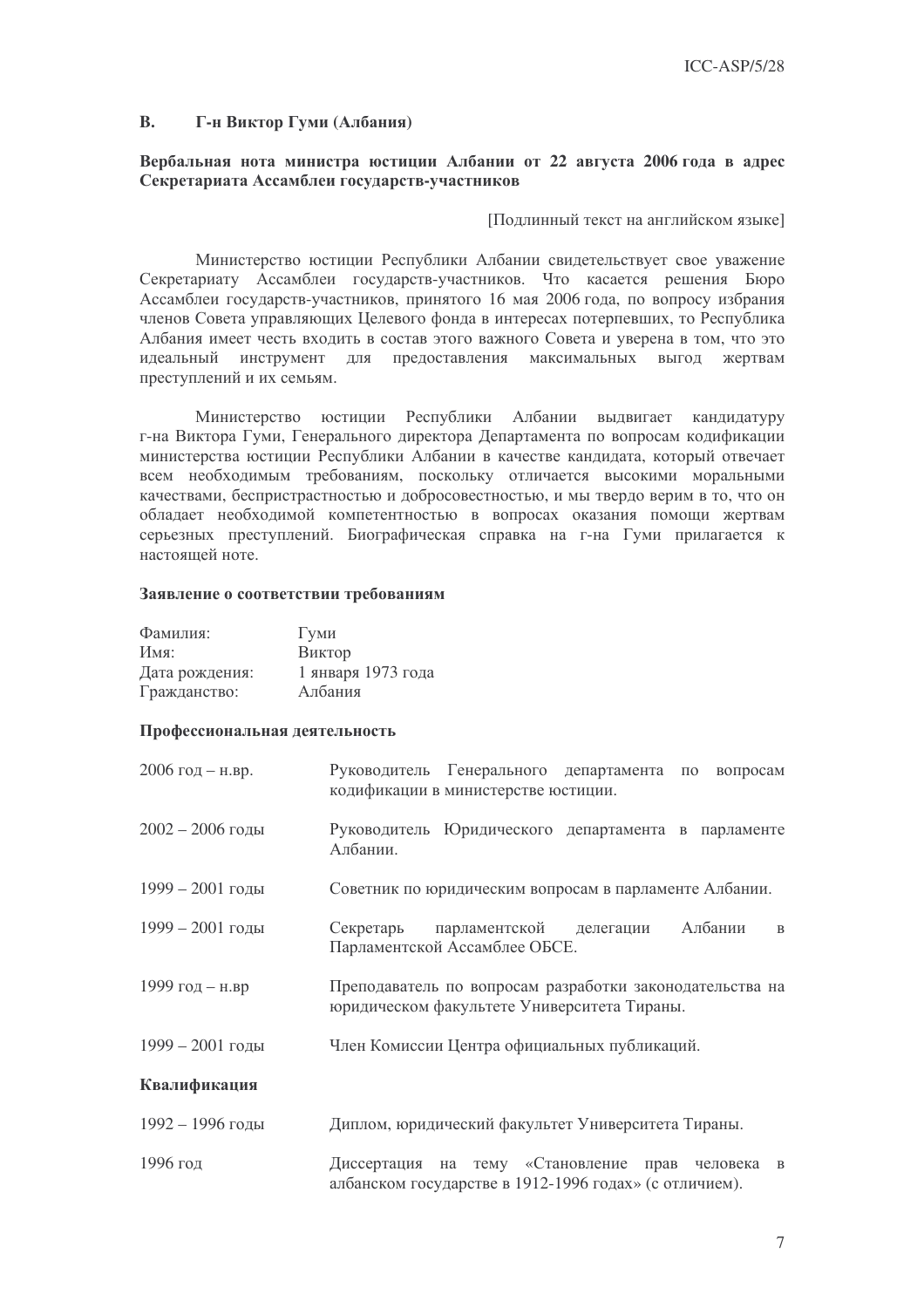| $100 - 1101 - 00$  |                                                                                                                                               |
|--------------------|-----------------------------------------------------------------------------------------------------------------------------------------------|
| $2000$ год         | Учебные курсы для сотрудников парламента, организованные<br>посольством Соединенных Штатов Америки и сенатором<br>Фризиером (штат Миссисипи). |
| 2000 год           | Свидетельство в области разработки законодательства,<br>выданное «РИПА Интернэшнл», Лондон (с отличием).                                      |
| $1997 - 2006$ годы | различных конференциях, семинарах и<br>Участие в<br>совещаниях, организовывавшихся Советом Европы, ОБСЕ,<br>НАТО и другими организациями.     |
| $2001 - 2002$ годы | Аспирантура в области международного права прав человека,<br>Университет Эссекса, Соединенное Королевство.                                    |

# Публикации

ICC- $\triangle$ SP/5/28

Investigating Committees in the Albanian Parliament, 1990-2000, опубликовано в The Justice Journal.

Interpellations and questions- an *important* side of parliamentary control, опубликовано в Parliamentary Right and Legal Policies Journal.

Human Right and the Albanian State in 1912, опубликовано в Human Rights Journal.

Guide in the Albanian Parliament, опубликовано в сотрудничестве с Международным республиканским институтом.

Лекции по разработке законодательства для студентов третьего курса юридического факультета.

"Law making process in the Republic of Albania" - докладчик на коллоквиуме, проводившемся в Афинах в 2001 году Фондом Какоса.

International remedies for protection of human rights, документ, опубликованный в The Student Supplement of the Human Rights Law Review, United Kingdom.

"National Human Rights Institutions" - лектор на семинаре по правам человека, организованном в мае 2004 года народным адвокатом и Управлением Комиссара ООН по правам человека.

Article 11 of the European Convention on Human Rights, документ будет опубликован в The Legal Quarterly 'Tribuna Juridike'.

The Parliament and the security sector, документ опубликован в DCAF book 2003.

 $Training$  *of Electoral Tribunal*, Мау 2005, и соавтор The *Handbook for judges on electoral legislation,* 2005.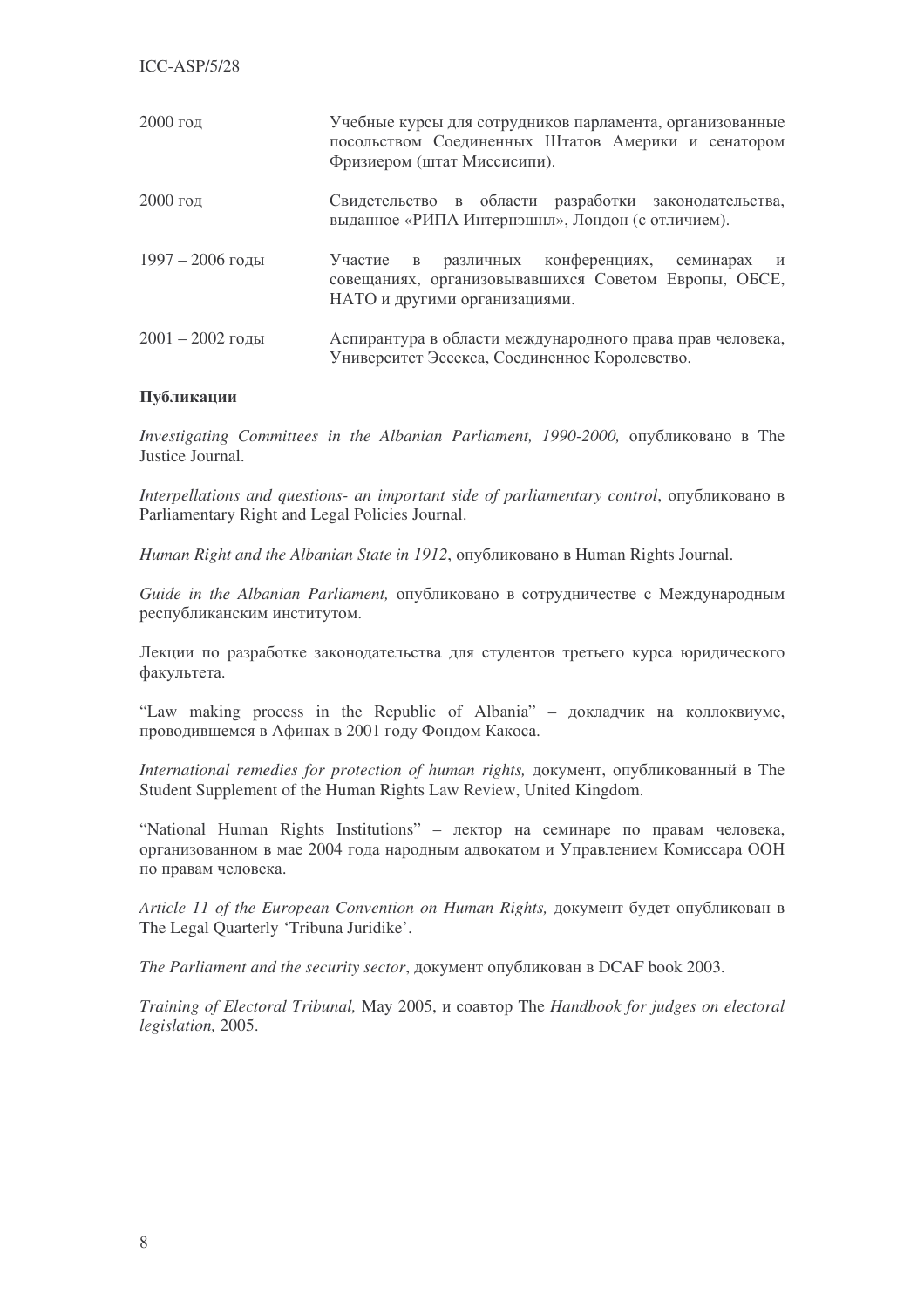# Другой опыт профессиональной деятельности

- эксперт ОБСЕ в области имущественных прав;
- эксперт ОБСЕ в области избирательного права (избирательный кодекс) член  $\omega_{\rm{eff}}$ группы технических экспертов;
- наблюдатель ОБСЕ по проблемам краткосрочных выборов;
- $\omega_{\rm{eff}}$ руководитель группы технических экспертов по вопросам разработки новых процессуальных правил.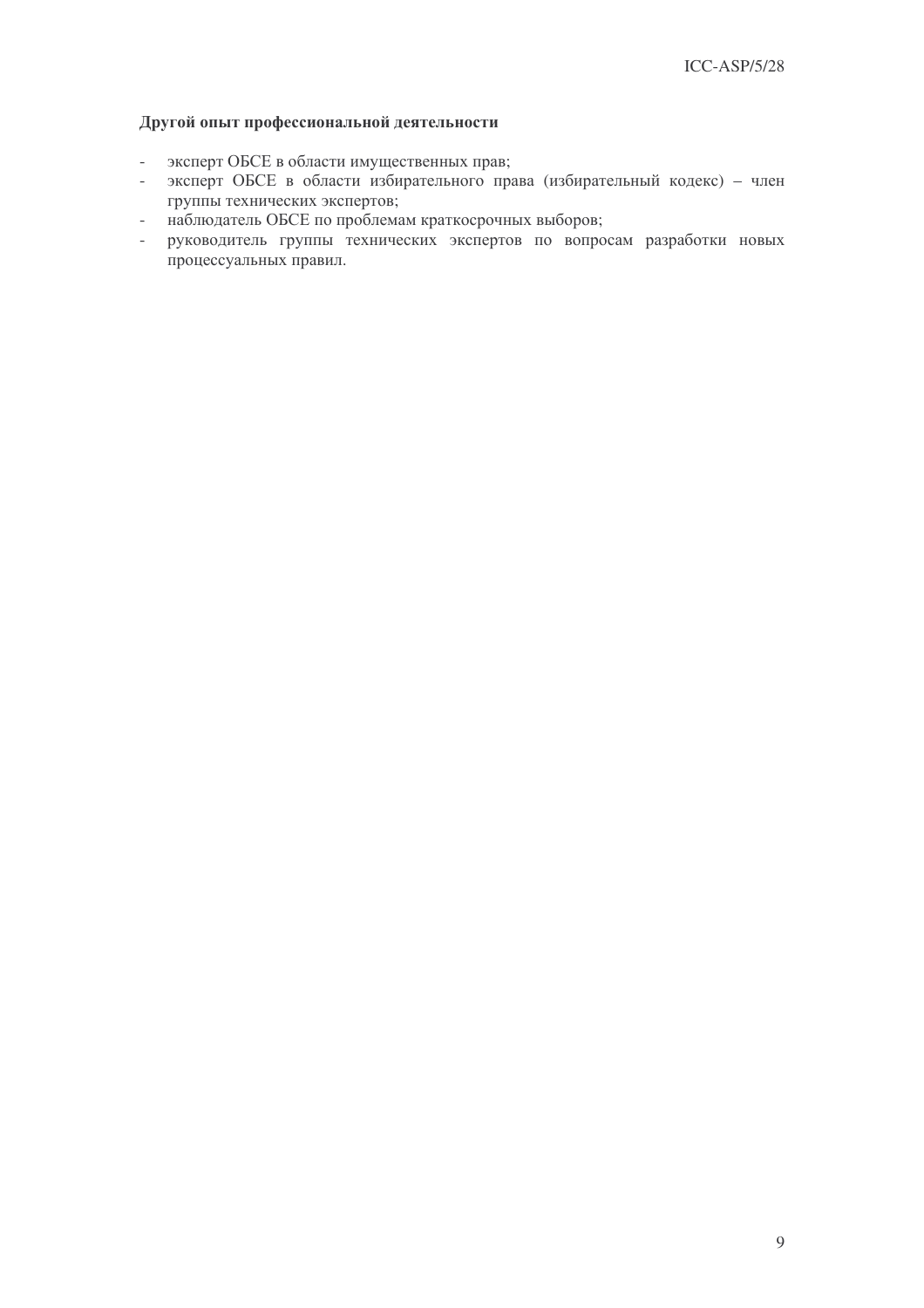#### $\mathbf{C}$ . Г-н Тадеуш Мазовецкий (Польша)

# Вербальная нота посольства Польши в Нидерландах от 25 августа 2006 года в адрес Секретариата Ассамблеи государств-участников

Подлинный текст на английском языке]

Посольство Республики Польша свидетельствует свое уважение Секретариату Ассамблеи государств-участников Римского статута Международного уголовного суда и, ссылаясь на записку секретариата № ICC-ASP/5/S/10 от 5 июня 2006 года, имеет честь сообщить, что Республика Польша выдвинула г-на Тадеуша Мазовецкого кандидатом для переизбрания в качестве члена Совета управляющих Целевого фонда в интересах потерпевших на выборах, которые будут проведены в ходе пятой сессии Ассамблеи государств-участников.

Гражданин Польши г-н Тадеуш Мазовецкий является лицом, обладающим высокими моральными качествами, ему присущи беспристрастность и честность, а также соответствующая компетентность в деле оказания помощи жертвам серьезных преступлений, как это предусмотрено пунктом 3 приложения к резолюции Ассамблеи государств-участников ICC-ASP/1/Res.6 от 9 сентября 2002 года об учреждении Фонда в интересах потерпевших от преступлений, входящих в юрисдикцию Суда, и семей таких потерпевших. Он был одним из основателей легендарного движения «Солидарность», которое осуществило коренные политические изменения в Польше и в регионе, позволившие ликвидировать «железный занавес» в Европе. В рамках своей политической карьеры г-н Мазовецкий занимал ряд высоких постов в парламенте Польши и был назначен первым премьер-министром Польши в новую демократическую эпоху. Что касается работы на международной арене, то во время войн в Югославии он занимал должность специального докладчика Комиссии Организации Объединенных Наций по правам человека по вопросу о положении в области прав человека на территории бывшей Югославии. С 2003 года он являлся членом нынешнего Совета управляющих Целевого фонда в интересах потерпевших. Исключительный опыт и квалификация г-на Мазовецкого, а также его безграничная приверженность делу Целевого фонда будут существенно содействовать эффективному и успешному функционированию нового состава Совета управляющих.

Биография г-на Мазовецкого прилагается к настоящей ноте.

### Заявление о соответствии требованиям

# Биографические данные

Имя· Тадеуш Мазовецкий Ролился: 18 апреля 1927 года в Плоке, Польша Гражданство: Польша

### Образование

Варшавский университет, юридический факультет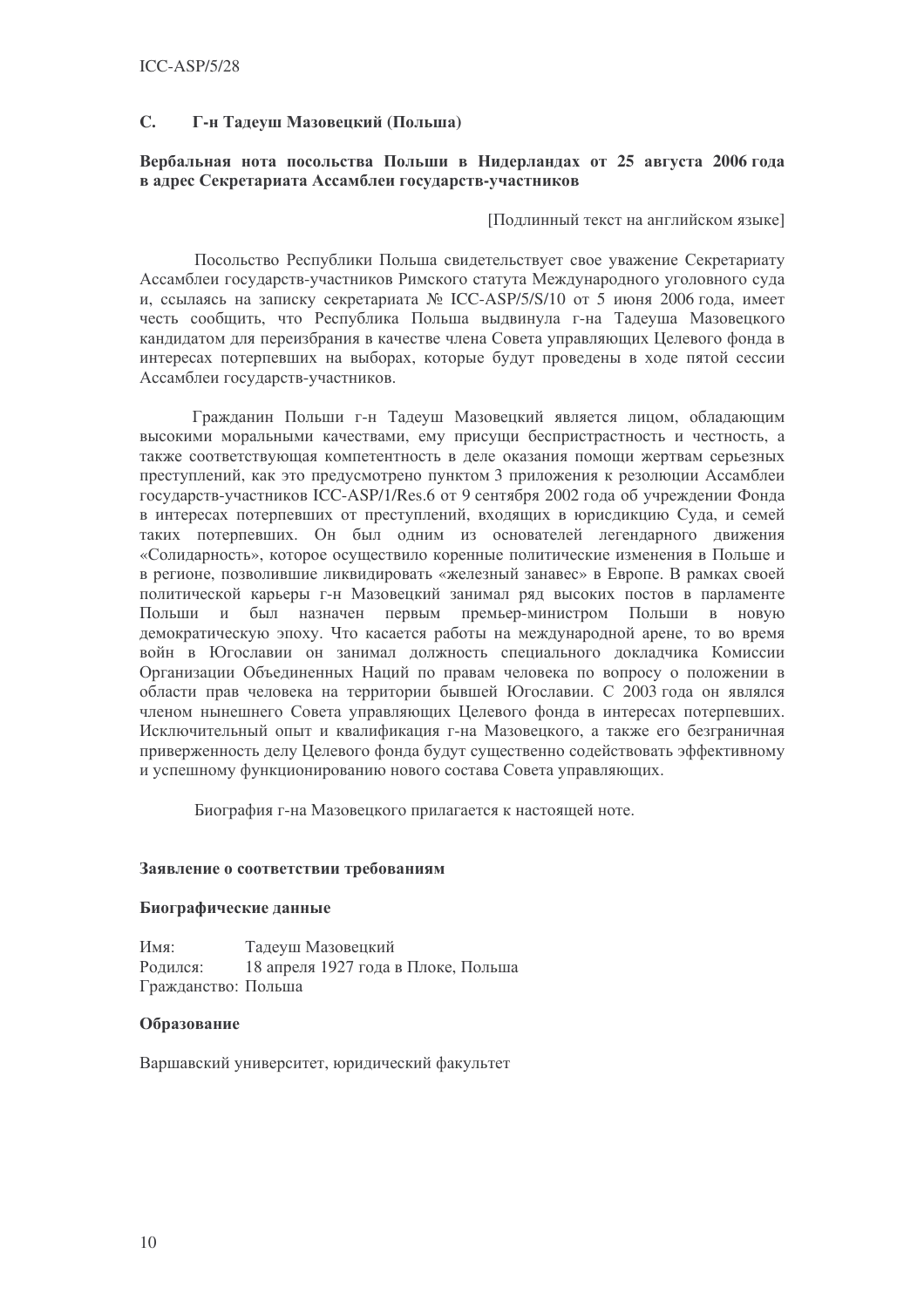## Политическая карьера

| 1991 - 2001 годы | Член парламента Польши; член Парламентского<br>конституционного комитета и Комитета по вопросам обороны,<br>а также Председатель Совместного парламентского комитета<br>Европейского союза и Польши.                                                                                                                                                                                                                                          |
|------------------|-----------------------------------------------------------------------------------------------------------------------------------------------------------------------------------------------------------------------------------------------------------------------------------------------------------------------------------------------------------------------------------------------------------------------------------------------|
| 1989 - 1991 годы | Первый премьер-министр Республики Польша, не состоявший<br>в коммунистической партии.                                                                                                                                                                                                                                                                                                                                                         |
| 1989 год         | Один из лидеров демократической оппозиции на переговорах<br>за круглым столом с коммунистическими властями Польши.                                                                                                                                                                                                                                                                                                                            |
| 1987 год         | Старший советник подпольного Национального<br>исполнительного комитета движения «Солидарность».                                                                                                                                                                                                                                                                                                                                               |
| 1981-1982 годы   | Интернирован коммунистическим режимом после введения в<br>Польше военного положения.                                                                                                                                                                                                                                                                                                                                                          |
| 1980 год         | Глава Комиссии экспертов, Группа советников движения<br>«Солидарность» и его лидера Леха Валенсы.                                                                                                                                                                                                                                                                                                                                             |
| 1961-1971 годы   | Член парламента Польши, представлявший католические<br>круги (Христианское демократическое<br>оппозиционные<br>движение «Знак»). В этом качестве он выступал против<br>подавления студенческого движения 1968 года<br>W<br>антисемитской кампании, развязанной<br>коммунистическим<br>режимом. Требовал проведения расследования специальным<br>парламентским комитетом кровавых<br>событий декабря<br>1970 года в прибрежных городах Польши. |

# Назначения в международных органах

- 2003 год н.вр. Член Совета управляющих Целевого фонда в интересах потерпевших Международного уголовного суда.
- $1992 1995$  голы Специальный Комиссии Организации локладчик Объединенных Наций по правам человека по вопросу о положении в области прав человека на территории бывшей Югославии; в 1995 году после кровавых событий в Сребренице подал в отставку со своего поста в знак протеста против бездействия международного сообщества.

# Опыт в других областях

| 1991 год – н.вр. | Председатель совета основателей польского фонда Руберта<br>Шумана.                                |
|------------------|---------------------------------------------------------------------------------------------------|
| 1981 год         | «Тугодник<br>Первый редактор<br>журнала<br>еженедельного<br>Солидарность».                        |
| 1958 год         | Основатель и первый редактор католического социально-<br>культурного ежемесячного журнала «Виез». |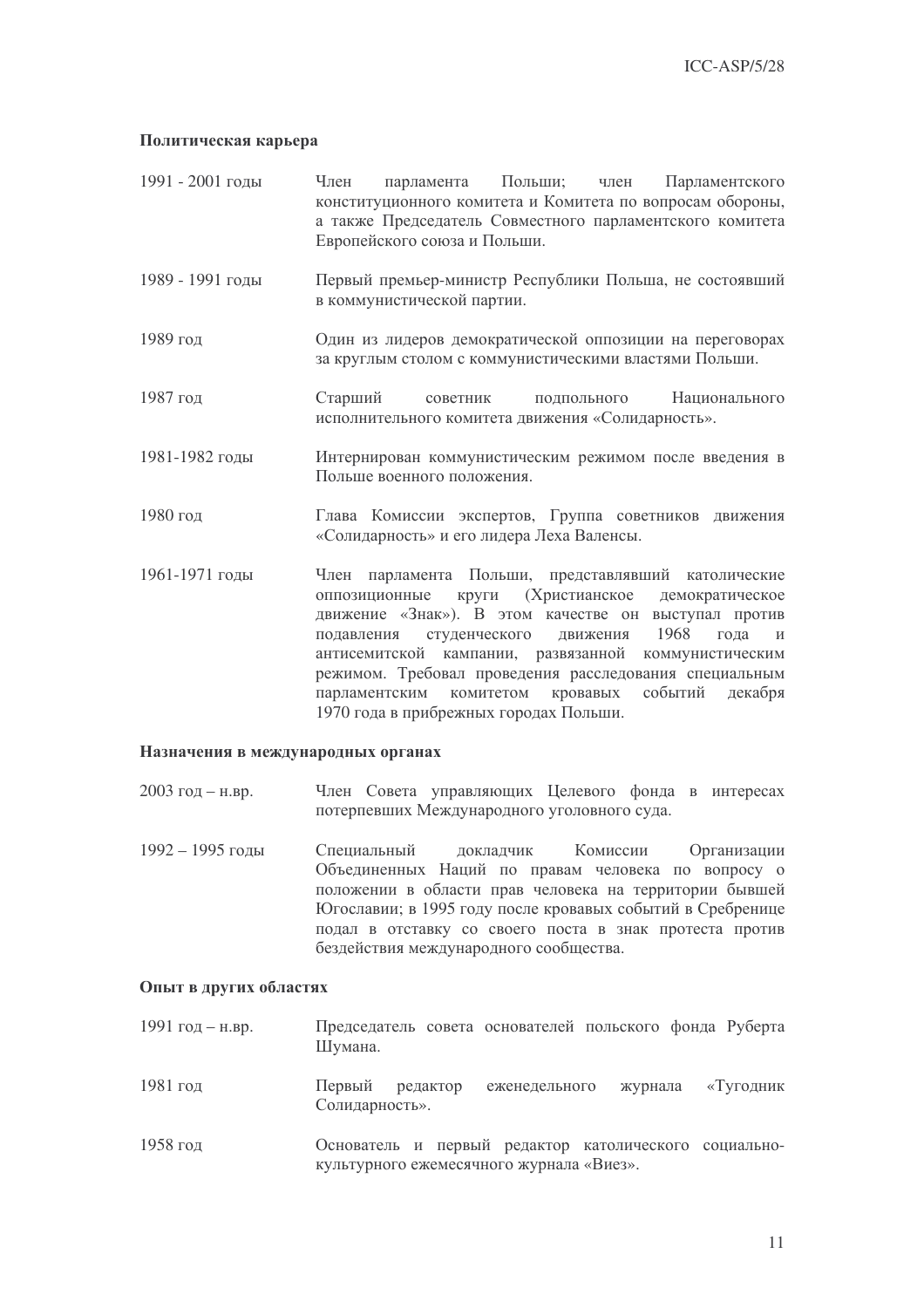# Почетные награды

Почетные степени доктора, присвоенные: Университетом Левена (1990 год); Университетом Генуи (1991 год); Университетом Гиссена (1993 год); Университетом Пуатьера (1994 год); Университетом Экзитера (1998 год); и Университетом Варшавы  $(2003 \text{ год}).$ 

Премии: Премия свободы, присуждаемая Американским еврейским конгрессом (1990 год); Премия мира и культуры Джорджио ла Пиры (1991 год); Неаполитанская премия (1992 год); Польско-германская премия за особые заслуги в развитии польскогерманских отношений (1994 год); премия Св. Адальберта (1995 год); и Сребреницкая премия за 1995 год (2005 год).

Награды: польский Орден Белого орла (1995 год); боснийский Орден Гербового щита (1996 год); кавалер Ордена французского легиона (1997 год) и венгерский Орден за заслуги (1998 год).

# Публикации

Многочисленные статьи и эссе, а также четыре книги: Crossroads and Values; Return to *the Simplest Questions*; *Internment*; and *The Other Face of Europe.*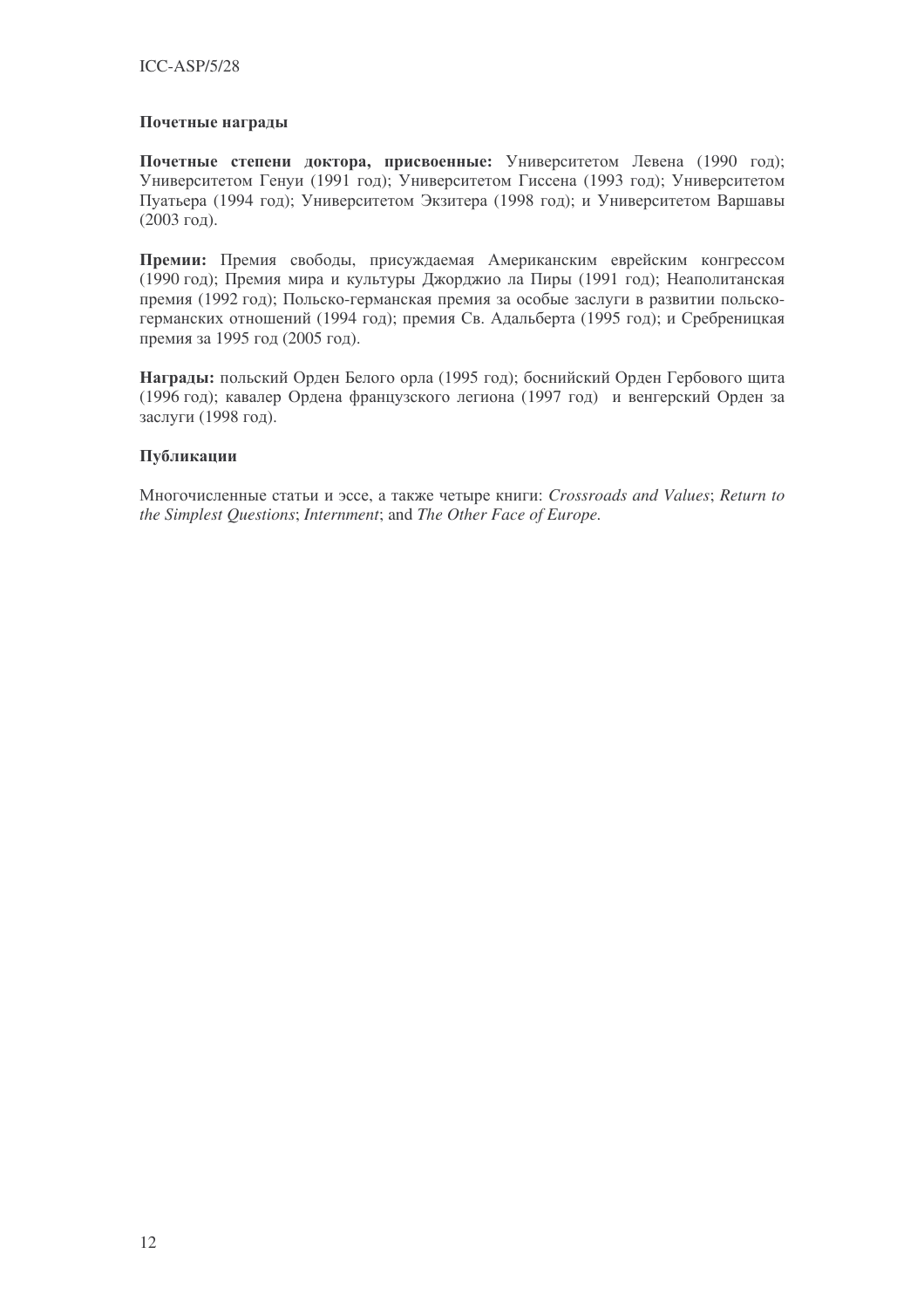#### D. Г-н Артур Н.Р. Робинсон (Тринидад и Тобаго)

# Вербальная нота Постоянного представительства Тринидада и Тобаго при Организации Объединенных Наций от 19 июля 2006 года в адрес Секретариата Ассамблеи государств-участников

Подлинный текст на английском языке]

Постоянное представительство Республики Тринидад и Тобаго при Организации Объединенных Наций свидетельствует свое уважение Секретариату Ассамблеи государств-участников Римского статута Международного уголовного суда (АГУ) и имеет честь сослаться на ноту последнего ICC-ASP/5/S/10 от 5 июня 2006 года, в которой сообщалось, что Бюро АГУ установило сроки выдвижения кандидатур для избрания членов Совета управляющих Целевого фонда в интересах потерпевших, которые пройдут в ходе пятой сессии АГУ.

В этой связи Постоянное представительство вновь имеет честь сообщить Секретариату АГУ, что правительство Республики Тринидал и Тобаго приняло решение выдвинуть кандидатуру бывшего президента и премьер-министра Республики Тринидад и Тобаго г-на Артура Н.Р. Робинсона для переизбрания в Совет управляющих Целевого фонда в интересах потерпевших на место, выделенное группе латиноамериканских и карибских государств (ГЛАКГ). Биографическая справка на достопочтенного Артура Н.Р. Робинсона прилагается к настоящей ноте.

Как известно Секретариату, Бюро АГУ избрало бывшего президента Робинсона членом Совета управляющих Целевого фонда в интересах потерпевших 16 мая 2006 года на остающуюся часть срока пребывания в Совете после отставки д-ра Оскара Ариаса Санчеса из Коста-Рики.

Правительство Республики Тринидад и Тобаго твердо убеждено в том, что в случае повторного избрания для работы в течение полного срока в Совете управляющих бывший президент Робинсон сможет внести неоценимый вклад в работу Совета, стремящегося облегчить участь потерпевших от преступлений, которые подпадают под юрисдикцию Суда, благодаря его высокой квалификации и богатому опыту, а также опыту работы в международных организациях.

Следует также напомнить, что именно г-н Артур Н.Р. Робинсон, который в декабре 1989 года являлся премьер-министром Тринидада и Тобаго, поставил в Генеральной Ассамблее Организации Объединенных Наций вопрос о необходимости создания такого Суда и являлся его стойким приверженцем. Его работа, направленная на поддержку МУС и упрочение международного права получила широкое признание как у правительств, так и у неправительственных организаций.

Правительство Республики Тринидад и Тобаго уверено в том, что этот выдающийся гражданин Тринидада и Тобаго в полной мере отвечает критериям назначения и избрания членов Совета управляющих Целевого фонда, излагаемым в пункте 1 резолюции ICC-ASP/1/Res.7. Для избрания в Совет кандидаты должны «отличаться высоким моральным уровнем, беспристрастностью и добросовестностью, а также компетентностью в вопросах оказания помощи жертвам серьезных преступлений».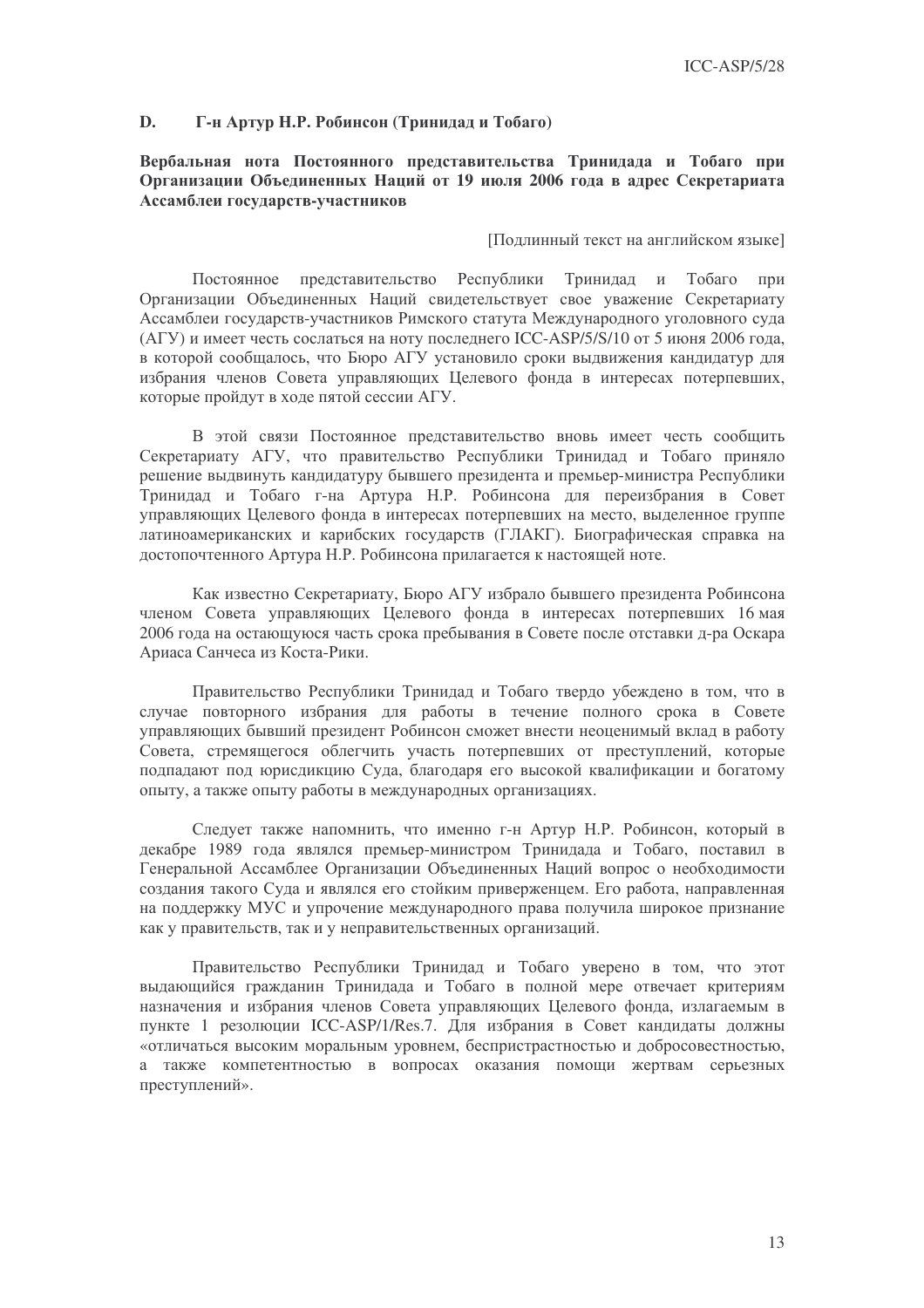#### Заявление о соответствии требованиям

### Биографическая справка

Робинсон, достопочтенный (Артур Наполеон) Раймонд; бывший президент Республики Тринидад и Тобаго; родился 16 декабря 1926 года в семье покойного директора школы Джеймса Александра Эндрю Робинсона и Эмили Изабеллы Робинсон; в 1961 году женился на Патрисии Ролинс; имеет сына и дочь.

# Образование

Средняя школа епископа, Тобаго; Колледж Святого Иона, Оксфорд (почетный стипендиат, 1988 год); аспирантура (Лондон); степень магистра (РРЕ), Оксфорд.

### Профессиональная деятельность

Принят в ассоциацию адвокатов, школа подготовки барристеров, 1955 год; практическая деятельность, Тринидад и Тобаго, 1957-1961 годы. Казначей, Народное национальное движение (правящая партия), 1956 год; член федерального парламента, 1958 год; член палаты представителей от Восточного Тобаго, 1961-1971 и 1976-1980 годы; министр финансов Тринидада и Тобаго, 1961-1966 годы; министр внешних сношений Тринидада и Тобаго, 1967-1970 годы; председатель конгресса демократических действий, 1973-1986 годы; председатель, палата ассамблеи Тобаго, 1980-1986 годы; лидер Национального альянса за возрождение, 1986-1992 годы; премьер-министр Тринидада и Тобаго, 1986-1991 годы; чрезвычайный и полномочный министр и министр по делам Тобаго, 1995-1997 годы; президент Республики Тринидад и Тобаго, 1997-2003 годы.

# Членство в различных организациях

Юридическая комиссия Соединенных Штатов по вопросам лизинга согласно Соглашению 1941 года, 1959 год; Корпорация промышленного развития, 1960 год; Совет, Университет Вест-Индии, 1960-1962 годы; Директор, Фонд в поддержку создания Международного уголовного суда, 1972-1987 годы; Группа экспертов Организации Объединенных Наций по вопросам преступности и злоупотребления властью, 1979 год; Консультативный совет, Фонд мира в ядерный век, 1994-1996 годы; президент и исполнительный член организации «Парламентарии за глобальные действия», 1993-1995 годы.

## Награды

Почетная премия за заслуги в области международного уголовного права, Фонд в поддержку Международного уголовного суда, 1997 год; почетная премия за заслуги в области развития людских ресурсов, Международная конференция по правам человека и гуманитарному праву, филиал Организации Объединенных Наций, 1983 год; премия за заслуги и почетный гражданин, Сити оф саузенд оукс, Калифорния, 1987 год; почетная премия за службу, Лютеранский университет Калифорнии, 1987 год; почетный гражданин, ЛА, 1988 год; Гран Гордон, Орден Освободителя (Венесуэла), 1990 год; Вождь Олокон Игбара Айфе (Нигерия) и его жена вождь (г-жа) Патрисия Робинсон, Е Е Олокун Игбаро Айфе, 1991 год; достопочтенный доктор права, Университет Обафеми Аволово, Нигерия, 1991 год; почетный кавалер, Российский императорский орден рыцаре и Св. Иоанна Иерусалимского икуменического фонда Св. Иоанна (грамота номер R101992 O.S.J. о присвоении титула), 1992 год; лауреат ежегодной премии Друзей комитета библиотеки Тобаго, 1995 год; кавалер Креста Святой троицы, Республика Тринидад и Тобаго, 1997 год; премия защитника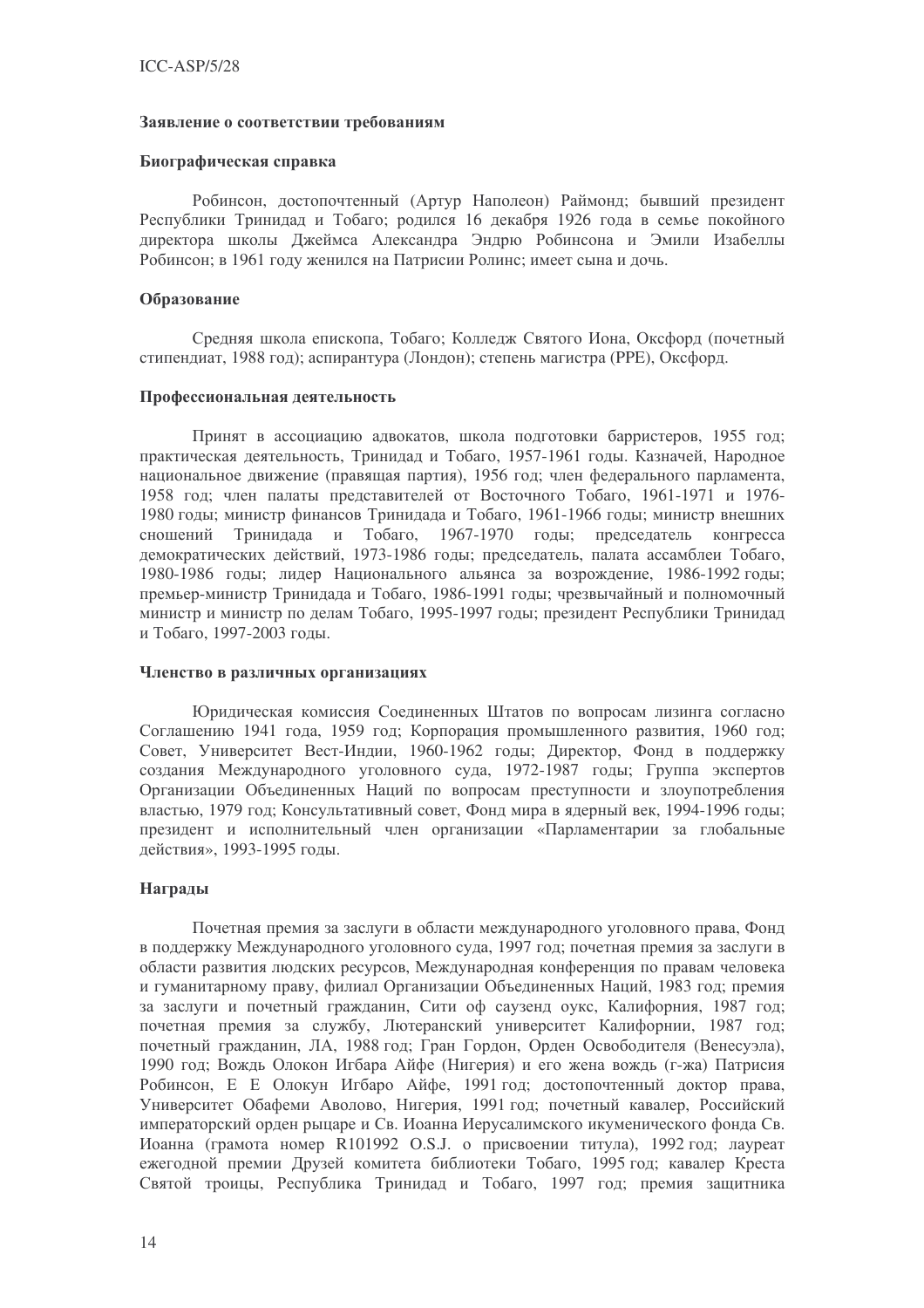демократии, «Парламентарии за глобальные действия», 1977 год; орден Карибского сообщества (ОКС), 1988 год; почетная степень доктора права, Университет Вест-Индии, 1998 год; достопочтенный заместитель председателя Международной ассоциации уголовного права, 1999 год; «Кумир нации», Республика Тринидад и Тобаго, 2002 год; почетная премия за выдающийся вклад в дело защиты мира, Фонд мира в ядерный век, 2002 год; Серебряная тарелка «Нет мира без справедливости», 2002 год; американская почетная медаль, Американский биографический институт, 2003 год; премия «Человек года» 2003 года, Американский биографический институт; Большой крест, Национальный орден Васко Нуньеса Бальбоа (Республика Панама), 2005 год; почетная премия за работу в поддержку создания Международного уголовного суда, Ассоциация государств Карибского бассейна, 2005 год; Большой рыцарский крест ордена Оранж-Нассау, 2005 год.

# Публикации

*The New Frontier and the New Africa*, 1961; *Fiscal Reform in Trinidad and Tobago, 1966; The Path of Progress*, 1967; *The Teacher and Nationalism*, 1967; *The Mechanics of Independence*, 1971; *Caribbean Man*, 1986; *Presidential Speeches and Other Essays*, 2004; многочисленные статьи и выступления.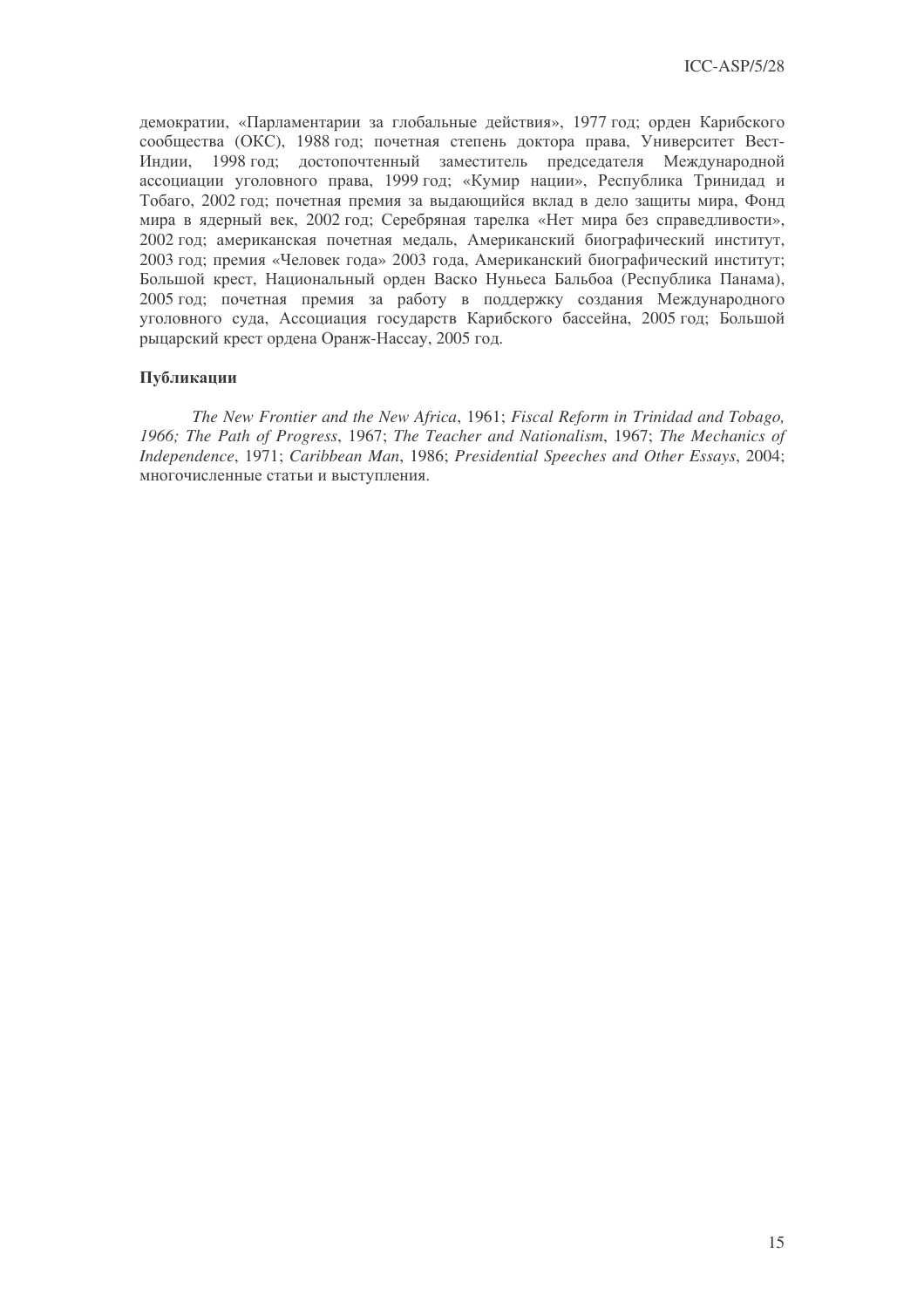#### E. Архиепископ Десмонд Туту (Южная Африка)

# Вербальная нота Посольства Южной Африки в Нидерландах от 24 августа 2006 года в адрес Секретариата Ассамблеи государств-участников

Подлинный текст на английском языке]

Посольство Южноафриканской Республики в Нидерландах свидетельствует свое уважение Секретариату Международного уголовного суда и имеет честь сообщить, что правительство Южноафриканской Республики приняло решение выдвинуть архиепископа Десмонда Туту для переизбрания в Совет управляющих Целевого фонда в интересах потерпевших Международного уголовного суда.

Посольство от имени правительства Южной Африки с гордостью выдвигает кандидатуру архиепископа Туту, бывшего председателя Южноафриканской комиссии по установлению истины и примирению и лауреата Нобелевской премии мира, на эту лолжность.

Правительство Южноафриканской Республики считает, что архиепископ Туту как человек безупречной репутации, в высшей степени добросовестный и беспристрастный будет и дальше вносить ценный вклад в осуществление целей и задач Целевого фонда в интересах потерпевших.

Правительство Южной Африки также считает, что международный авторитет архиепископа и проявляемое им сочувствие к находящимся в уязвимом положении свидетелям, особенно ввиду возросшей потребности в оказании поддержки потерпевшим и мобилизации ресурсов с учетом судебных разбирательств, проводимых на данном этапе Прокурором Международного уголовного суда главным образом в Африке.

Краткая биография епископа Десмонда Туту прилагается к настоящей ноте.

### Заявление о соответствии требованиям

Десмонд Туту родился в 1931 году в Клерксдорпе (Южная Африка) в семье школьного учителя и домохозяйки. В 12-летнем возрасте он встретил в йоханнесбургском поселке Софиатаун англиканского священника отца Тревора Хаддлстона. Тревор Хаддлстон уже тогда открыто критиковал апартеид и произвел на молодого Десмонда Туту глубокое впечатление.

Окончив Йоханнесбургскую среднюю школу для членов племени банту, епископ Туту пошел по стопам своего отца и избрал карьеру учителя. В Преторийском колледже общего профиля для членов племени банту он получил диплом преподавателя, а в Южноафриканском университете прошел курс обучения на получение степени бакалавра искусств. Один год он преподавал в Йоханнесбургской средней школе для членов племени банту, а затем перешел на три года в Манзивиллскую среднюю школу в Крюгерсдорпе. Там он женился на своей супруге Лии. Сейчас у них три дочери, сын и несколько внуков.

В 1958 году, когда было введено обучение для банту, епископ Туту решил поступить в причт Церкви провинции Южная Африка и стал слушателем Богословского колледжа Св. Петра в Розеттенвилле. В 1960 году он получил степень лиценциата богословия, а в 1961 голу был рукоположен в луховный сан в Йоханнесбурге.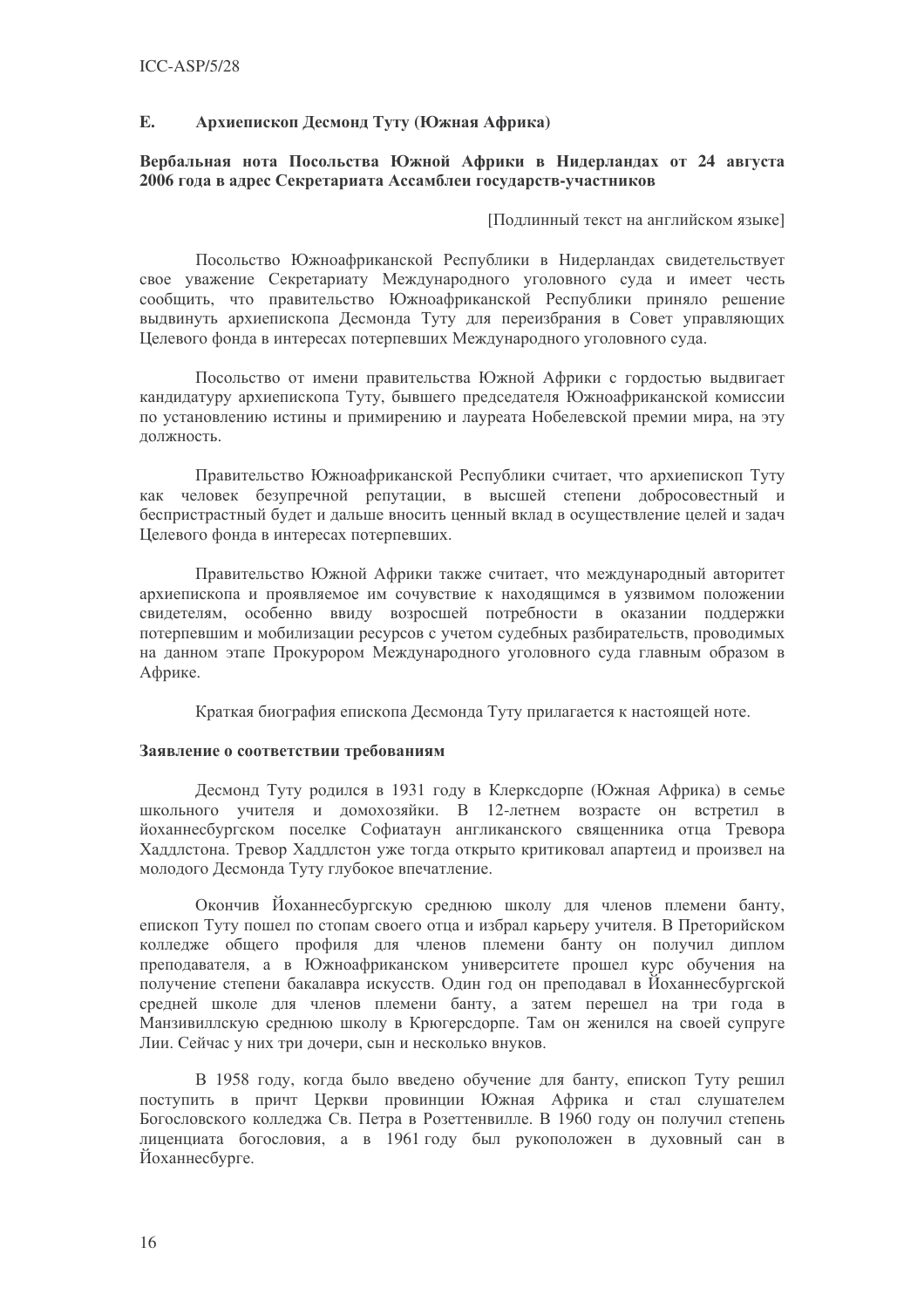Вскоре после этого архиепископ продолжил свое обучение в Лондонском университете в Соединенном Королевстве, где получил степени бакалавра богословия (с отличием) и магистра теологии, служа при этом на временной основе младшим священником в местном приходе. В 1967 году он вернулся в Южную Африку, где устроился в штат Федеральной богословской семинарии в Алисе и стал капелланом в Университете Форт-Хэр.

В 1970 году он перешел в Университет Ботсваны. Лесото и Свазиленда, где занимал должность преподавателя на факультете богословия. За этим последовал еще один период пребывания в Соединенном Королевстве, где он работал заместителем директора базирующегося в Кенте Фонда богословского обучения при Всемирном совете церквей.

В 1975 году Туту стал деканом Собора Св. Марии в Йоханнесбурге, а вскоре после этого он был избран епископом Лесотским. К этому времени, после происшедшего в 1976 году восстания в Соуэто, Южная Африка бурлила, и епископа Туту убедили оставить Лесотскую епархию и занять пост генерального секретаря Южноафриканского совета церквей (ЮАСЦ). Именно на этом посту, который он занимал с 1978 по 1985 год, епископ Туту стал фигурой, известной в стране и за рубежом.

ЮАСЦ представлял все основные христианские церкви Южной Африки, за исключением Голландской реформаторской церкви и Католической церкви (последняя, кстати, является аккредитованным наблюдателем при ЮАСЦ). ЮАСЦ привержен идее экуменизма и выполняет социальные задачи церкви. Среди его приоритетов большое место отводится обеспечению справелливости и примирения. В качестве Генерального секретаря епископ Туту энергично и целеустремленно занимался решением этих задач. Под его руководством ЮАСЦ стал в духовной и политической жизни Южной Африки важным институтом, проповедовавшим идеалы и устремления миллионов христиан. Большую роль играл ЮАСЦ и в оказании помощи жертвам апартеида.

Епископ Туту, естественно, стал объектом серьезной полемики, поскольку выступал против несправелливостей системы апартеила. Несколько лет ему не лавали паспорта для выезда за рубеж, однако под давлением национальных и международных организаций правительство Южной Африки в 1982 году сняло эти ограничения. Имя епископа Туту стало синонимом ЮАСЦ, ибо он превратился в вождя крестового похода за справедливость и расовое примирение в Южной Африке. В 1984 году его вклад в дело расовой справедливости в Южной Африке получил признание в виде присуждения Нобелевской премии мира.

В 1985 году епископ Туту избирается епископом Йоханнесбургским. На этом посту он многое сделал для преодоления раскола между черными и белыми англиканами Южной Африки. Его пребывание в сане епископа Йоханнесбургского было недолгим: в 1986 году его избирают архиепископом Кейптаунским. Избрав его на этот пост, Англиканская церковь оказала ему доверие, признав своим духовным руководителем, и продемонстрировала свою веру в его стремление к расовой справедливости в Южной Африке. В 1987 году его избирают председателем Всеафриканской конференции церквей. В том же году он также избирается членом совета Кингз-колледжа в Лондоне и становится канцлером Западнокапского университета (эту должность он занимает и поныне).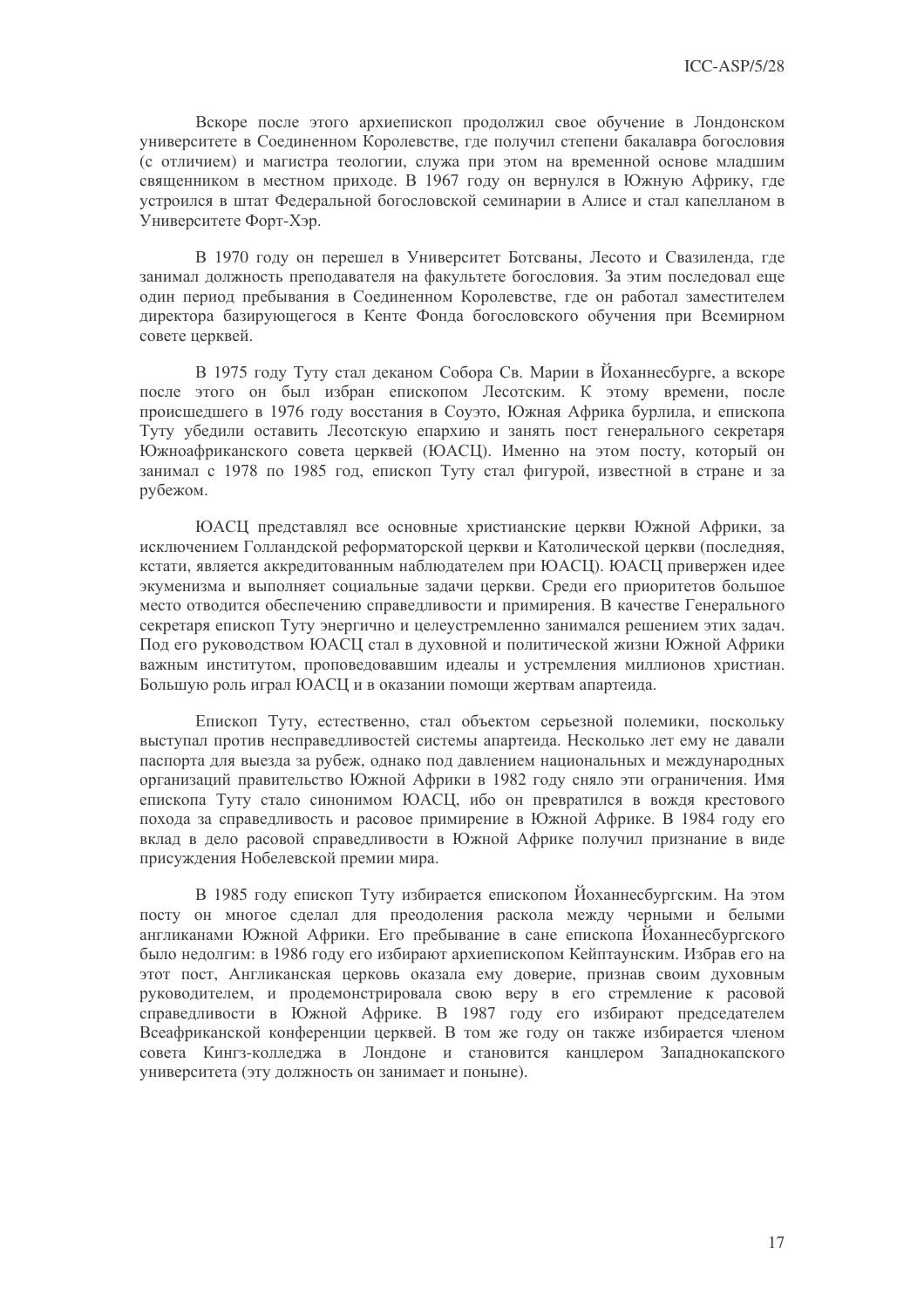До того, как в 1990 году был снят запрет на деятельность Африканского национального конгресса и других политических организаций, многие критиковали архиепископа Туту и, несмотря на его опровержения, предсказывали, что он займется политикой. Однако он к этому не стремился. Вместо этого он стал одним из главных посредников и примирителей на этапе перехода к демократии.

В 1995 году президент Нельсон Мандела назначил архиепископа Туту председателем Южноафриканской комиссии по установлению истины и примирению органа, который был создан для расследования тяжких нарушений прав человека, совершенных в период с 1960 года до инаугурации президента в 1994 году. В октябре 1998 года архиепископ Туту вместе со своими коллегами по Комиссии представил президенту ее доклад.

В июне 1996 года епископ Туту оставил пост архиепископа Кейптаунского, однако в июле 1996 года ему был присвоен сан почетного архиепископа. В октябре 1998 года он занялся научной работой в Университете Эмори в Атланте, куда его пригласили на должность профессора богословия на кафедре Уильяма Р. Канона в Кандлеровской школе богословия, и он работал там до июля 2000 года.

Сейчас архиепископ Туту официально нахолится в отставке: в Кейптауне. неподалеку от дома, у него имеется частная контора.

Архиепископ - обладатель почетных степеней и званий, полученных им от целого ряда университетов, включая Гарвардский, Оксфордский, Кембриджский, Колумбийский, Йельский, Эмори, Рурский, Кентский, Абердинский, Сиднейский, Фрибурский (Швейцария), Кейптаунский, Витватерсрандский и Южноафриканский. Наряду с Нобелевской премией мира у него много других наград и знаков отличия. прежде всего орден «За заслуги» золотой степени, присвоенный ему президентом Манделой; награда архиепископа Кентерберийского «За выдающуюся службу на благо англиканского сообщества»; Афинская премия (Фонд Онассиса), Золотая медаль «Семья человеческая»; мексиканский орден Ацтекского Орла 5-ой степени, премия Мартина Лютера Кинга-младшего «Ненасильственный мир»; и Сиднейская премия мира.

Его книга «Без прощения нет будущего» получила премию «Книга года» от Ассоциации продавцов богословской литературы Соединенных Штатов Америки. В декабре 2001 года эта же книга удостоилась премии Сандро Онофри от городского совета Рима (Италия).

Архиепископ Туту принял предложение Епископальной школы богословия в Кеймбридже (Массачусетс) поработать там с января по май 2002 года приглашенным профессором.

До 1990 года активная деятельность архиепископа Туту в защиту социальной справедливости сделала его фигурой полемичной. Сегодня его считают важным государственным деятелем за ту крупную роль, которую он играет в деле примирения, и видным выразителем нравственных идеалов. Архиепископ Туту стал символом надежды далеко за пределами Церкви и юга Африки.

Архиепископ Туту стал символом надежды далеко за пределами церкви и юга Африки. Именно в этих условиях, а также с учетом его опыта работы в вопросах оказания помоши потерпевшим, приобретенного в ходе его председательства в Комиссии по вопросам установления истины и примирению, помогли ему внести ценный вклад в осуществление целей и задач Целевого фонда для потерпевших в ходе его первого срока работы членом Совета управляющих.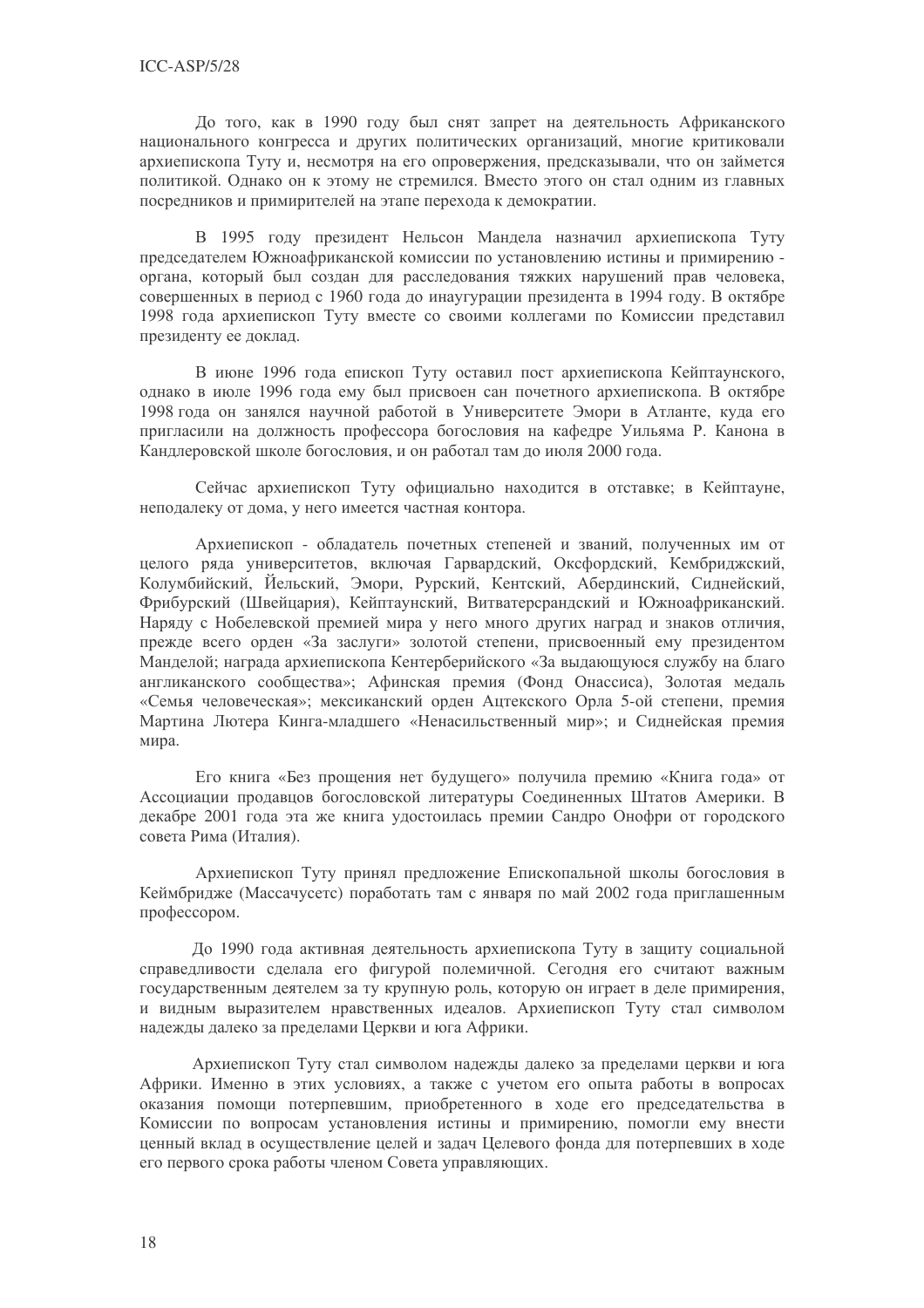В этот период архиепископ Туту внес также значительный вклад в формирование Целевого фонда в интересах потерпевших, в частности путем содействия повышению его престижа и привлечения внимания доноров к его работе, а также стимулировании их к внесению взносов в этот Фонд.

Поэтому международный авторитет архиепископа Туту и его милосердие будут и впредь служить интересам находящихся в уязвимом положении свидетелей в свете растущей необходимости поддержки потерпевших и мобилизации ресурсов в рамках судебных расследований, проводимых Прокурором Международного уголовного суда на данном этапе главным образом в Африке.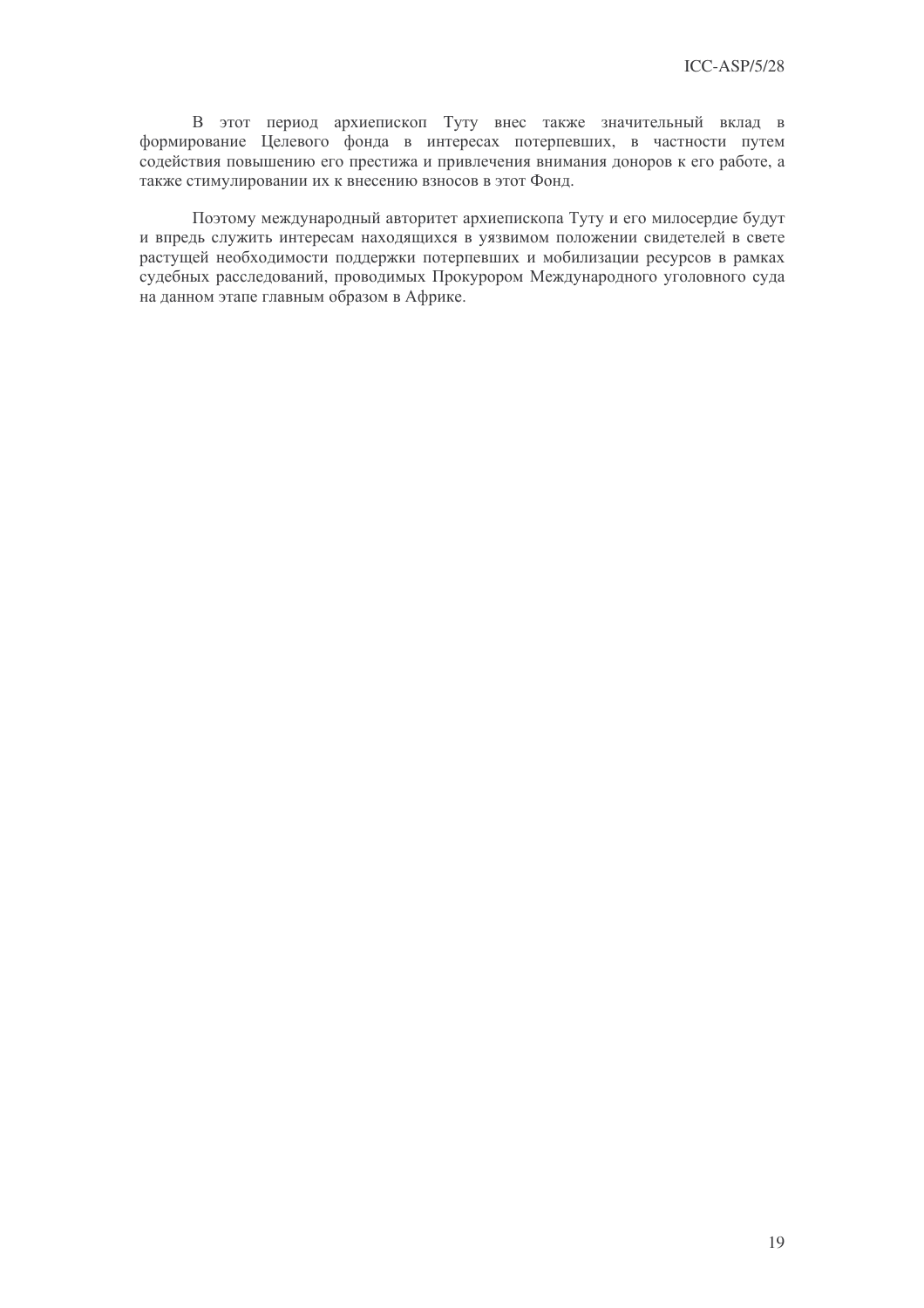#### F. Г-жа Симон Вей (Франция)

# Вербальная нота посольства Франции в Нидерландах от 24 августа 2006 года, адресованная Секретариату Ассамблеи государств-участников

[Подлинный текст на французском языке]

Посольство Франции в Нидерландах свидетельствует свое уважение Секретариату Ассамблеи государств-участников Международного уголовного суда и со ссылкой на его вербальную ноту ICC-ASP/5/S/10 от 5 июня 2006 года имеет честь сообщить ему, что правительство Французской Республики приняло решение вновь выдвинуть кандидатуру г-жи Симон Вей для избрания в качестве члена Совета управляющих Целевого фонда в интересах потерпевших от преступлений, подпадающих под юрисдикцию Суда, и их семей на выборах, которые состоятся в ходе пятой сессии Ассамблеи.

Как свидетельствуют биографические данные кандидата, прилагаемые к настоящей записке, г-жа Симон Вей, магистрат, бывший государственный министр, министр здравоохранения правительства Французской Республики и бывший Председатель Европейского парламента (1979-1982 годы), отвечает требованиям в отношении высокого морального уровня, беспристрастности, добросовестности и компетентности в вопросах оказания помощи жертвам серьезных преступлений, о которых говорится в пункте 6 резолюции ICC-ASP/1/Res.7 от 9 сентября 2002 года.

За последние три года, в течение которых она являлась Председателем Совета управляющих Пелевого фонла в интересах потерпевших от преступлений. подпадающих под юрисдикцию Суда, и их семей, г-жа Симон Вей неизменно демонстрировала своей безусловной преданностью порученному ей делу, важное значение, которое она придает успешному функционированию этого органа. Действительно, г-жа Симон Вей неутомимо добивалась глубоко гуманистического видения Целевого фонда, подчеркивая весьма инновационный характер этого механизма и обрашая внимание на громалные належды, которые возлагают на него потерпевшие. Г-жа Симон Вей всячески стремилась обеспечить наллежащее уважение лостоинства потерпевших, лля чего, помимо прочего, требуется, чтобы они были признаны в качестве потерпевших еще до судебного разбирательства Суда, которое установит, что они являются таковыми, и способствовать повышению независимости и этических стандартов Фонда.

Следует также отметить особенно активную роль г-жи Симон Вей в усилиях, направленных на обеспечение выделения Ассамблеей государств-участников ресурсов, необходимых для функционирования Фонда, несмотря на позднее принятие его Положений, по поводу чего она выразила сожаление в своем обращении к четвертой сессии Ассамблеи. Следует также отметить, что высокие моральные качества г-жи Симон Вей, несомненно, в значительной степени способствовали привлечению взносов, которых по состоянию на 26 апреля 2006 года было собрано на сумму более 1.5 млн. евро (включая официально объявленные взносы). Г-жа Симон Вей с нетерпением ожидает своего переизбрания, с тем чтобы с новыми силами добиваться принятия Фондом первых конкретных мер для достижения цели, с которой он был создан.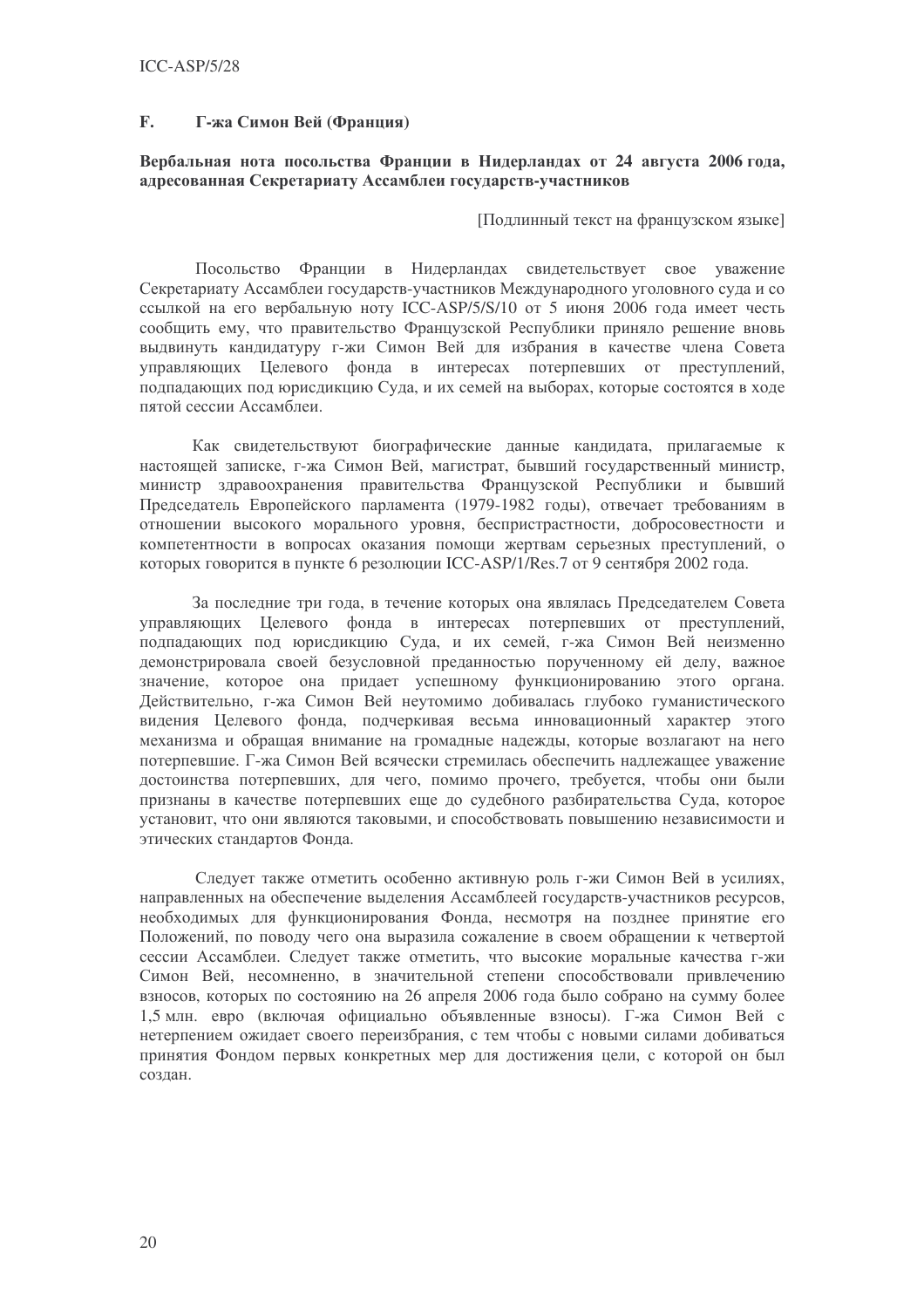#### Заявление о соответствии требованиям

Учеба в лицее Ниццы.

Депортирована в Аушвиц-Биркенау, затем в Берген-Бельзен (апрель 1944 -май 1945 года).

Лиценциат права, выпускница Парижского института политических исследований.

1956 год: принята по конкурсу в корпус магистратов.

Февраль 1957 года: назначена в министерстве юстиции на должность магистрата по делам тюремной администрации.

1959 год: член Международного общества криминологии в качестве национального делегата.

1959 год: по распоряжению министра юстиции Эдмона Мишеля назначена руководителем миссии по сбору информации о положении заключенных в тюрьмах Алжира, приговоренных к смертной казни или длительным срокам тюремного заключения.

1964 год: назначена в отдел по гражданским делам и вопросам юстиции, подотдел законодательства: на этой должности участвовала в проведении реформы Гражланского колекса (семейное право: ролительские права, вопросы усыновления, опеки нал несовершеннолетними и полностью или частично нелееспособными совершеннолетними лицами).

Секретарь Комиссии по реформе закона 1838 года о помещении душевнобольных в лечебные учреждения и секретарь Комиссии по изучению вопросов, связанных с усыновлением. По поручению министра юстиции г-на Фуайе занималась подготовкой законопроекта об усыновлении (закон 1966 года).

1969 год: технический консультант по гражданским вопросам при секретариате министра юстиции г-на Рене Плевана.

1970 - май 1974 года: распоряжением Президента Республики назначена секретарем Высшего совета магистратуры. По распоряжению министра юстиции назначена членом комитетов экспертов Совета Европы по подготовке европейских конвенций о возрасте совершеннолетия, а также о внебрачных детях.

1971 год: распоряжением Президента Республики назначена  $\mathbf{B}$ состав Административного совета управления французского радио и телевидения в качестве представителя государства.

1972 год: член Административного совета Фонда Франции.

Май 1974 года - 1976 год: распоряжением Президента Жискар д'Эстена назначена на должность министра здравоохранения.

1976 год - июль 1979 года: министр здравоохранения и социального обеспечения.

1977-1981 годы: Председатель Информационного совета по вопросам ядерной энергетики.

Июнь 1979 года: возглавила список кандидатов СФД на первых выборах в Европейский парламент, проводившихся на условиях всеобщего прямого избирательного права.

1979 год: избрана Председателем Европейского парламента (1979-1982 годы).

1982-1984 годы: Председатель Комиссии по юридическим вопросам Европейского парламента.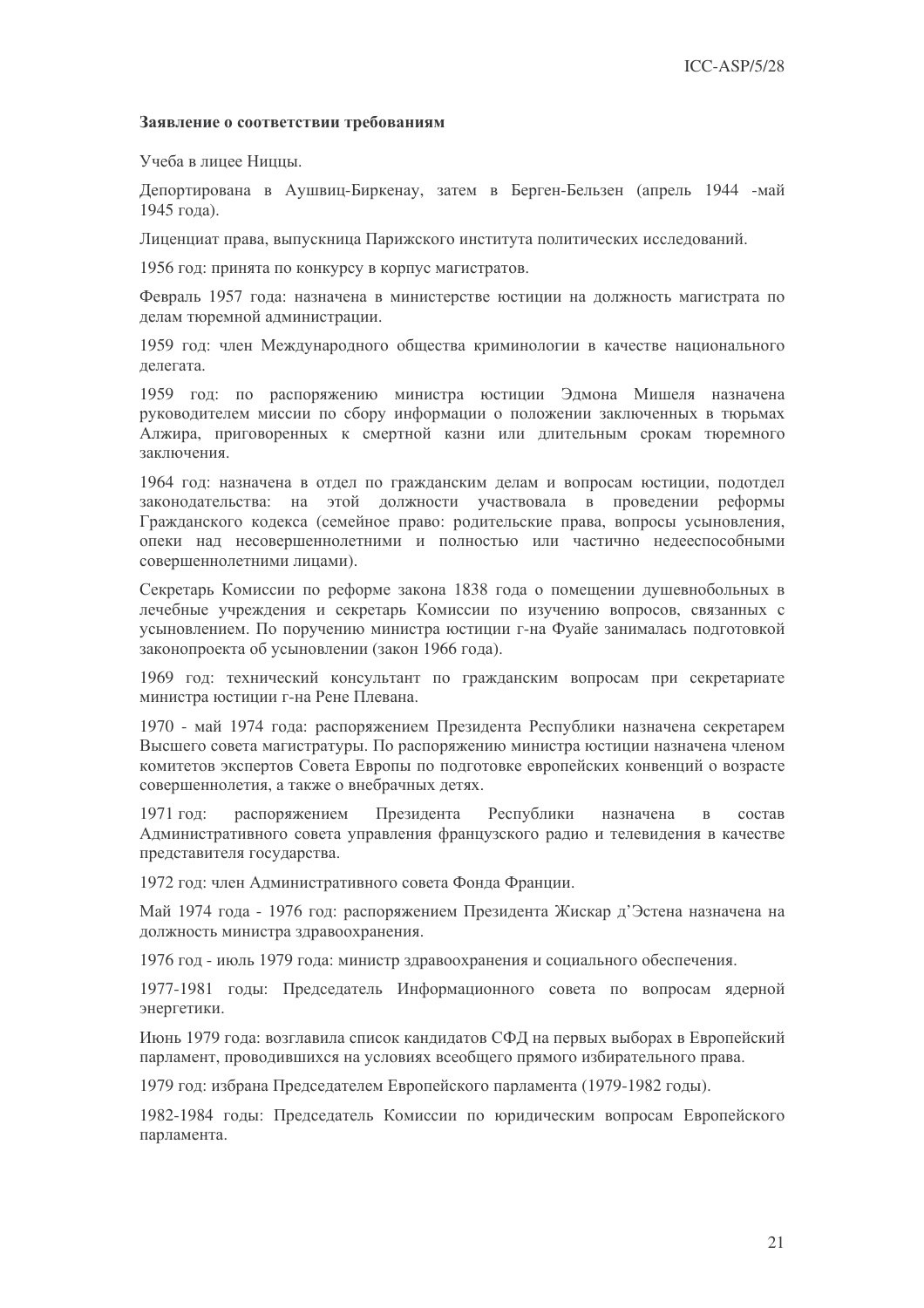1983-1986 годы: член Международной комиссии гуманитарного права, действующей под патронажем Организации Объединенных Наций и под председательством принца Иордании Хасана.

Июнь 1984 года: возглавила список кандидатов ОПР-СФД на европейских выборах переизбрана в состав Европейского парламента.

1984-1989 годы: Председатель Группы либерал-демократов и реформаторов Европейского парламента.

1987 год: Председатель Французского комитета по проведению Европейского года окружающей среды.

1988-1993 годы: учредила и возглавила Французский комитет по охране окружающей среды (комитет, созданный в соответствии с Законом о коммерческих ассоциациях 1901 гола).

1989 год: Председатель Европейского комитета по проведению Европейского года кино и телевидения (Европейское экономическое сообщество (ЕЭК) и Совет Европы).

1991-1992 годы: Председатель независимой комиссии, занимавшейся по поручению здравоохранения Всемирной организации подготовкой доклада  $\Pi$ O теме «Здравоохранение, развитие и устойчивая окружающая среда» для представления на Встрече на высшем уровне «Планета Земля» в Рио-де-Жанейро в июне 1992 года.

Декабрь 1993 года: Председатель Римской конференции Организации Объединенных Наций (ФАО-ВОЗ) по вопросам питания и здравоохранения.

1993 год: назначена государственным министром по социальным вопросам, здравоохранению и вопросам городов (апрель 1993 года – май 1995 года).

1995-1996 годы: член независимой комиссии по Балканскому полуострову (Аспенский институт, Берлин - Фонд Карнеги за международный мир).

1996 год: Председатель «Группы высокопоставленных должностных лиц» по вопросу о свободном передвижении лиц на территории ЕЭК, созданной Председателем Брюссельской комиссии.

1997 - 1998 годы: Председатель Высокого совета по интеграции.

Февраль 1998 года: по предложению Председателя Сената г-на Рене Монори вошла в состав Конституционного совета в качестве его члена.

Июль-август 1998 года: член группы экспертов, назначенных Генеральным секретарем Организации Объединенных Наций для сбора информации о положении в Алжире.

2001 год: Предселатель Фонда памяти «Шоах».

2003-2006 годы: Председатель Совета управляющих Педевого фонда в интересах потерпевших от преступлений, подпадающих под юрисдикцию Суда, и их семей.

### Награды и знаки отличия

### Награды Франции:

Медаль работника системы пенитенциарных учреждений (медаль работника служб для несовершеннолетних правонарушителей и пенитенциарных учреждений)

Кавалер национального ордена «За заслуги»

# Различные награды и знаки отличия зарубежных стран, в том числе:

Великий командор Ордена Британской Империи (сентябрь 1997 года)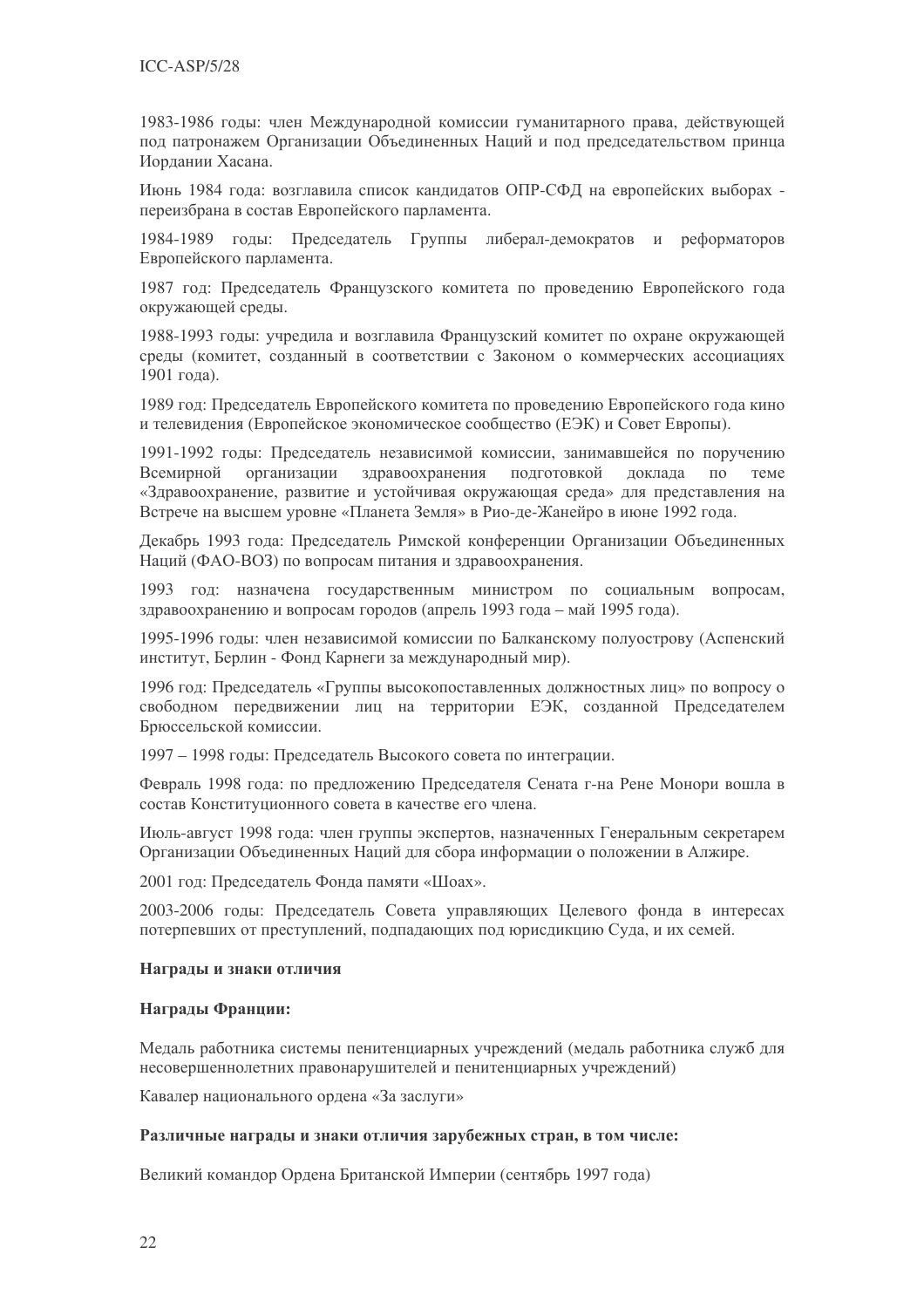#### Доктор honoris causa ряда университетов, включая следующие:

Принстонский университет (США, 1975 год) Институт Вейцмана (Израиль, 1976 год) Университет Бар-Илан (Израиль, 1980 год) Йельский университет (Соединенные Штаты, 1980 год) Кембриджский университет (Великобритания, 1980 год) Эдинбургский университет (Великобритания, 1980 год) Джорджтаунский университет (США, 1981 год) Университет Урбино (Италия, 1981 год) Университет Ешива, Нью-Йорк (1982 год) Сассекский университет (Великобритания, 1984 год) Свободный университет Брюсселя (Бельгия, 1984 год) Университет Брандейс (США, 1989 год) Университет Глазго (Великобритания, 1995 год) Пенсильванский университет (США, 1997 год)

### Премии и награды

Премия Монисмани (Швеция, 1978 год) Премия «Афины» фонда Онассиса (Греция, 1980 год) Премия им. Карла Великого (Германия, 1981 год) Премия фонда Луизы Вайсс (Страсбург, 1981 год) Премия Жаботинского (Соединенные Штаты, 1983 год) Премия «За повседневное мужество» (Париж, 1984 год) Знак отличия «Цена свободы» - фонд Элеоноры и Франклина Рузвельтов (Мидлбург,  $1984$  год) Премия «Фиера ди Мессина» (1984 год) Премия «Живое наследие» (Сан-Диего, 1987 год) Премия Йоханны Ловенхерц (Нойвид, 1987 год) Премия Томаса Делера (Мюнхен, 1988 год) Премия фонда Клайна (Филадельфия, 1991 год) Трумэновская премия мира (Иерусалим, 1991 год) Премия «Джульетта» (Верона, 1991 год) Премия «Атлантида» (Барселона, 1991 год) Премия «Объеттиво Эуропа» (Милан, 1993 год) Премия Генриетты Шольд (Майами, 1996 год) Золотая медаль ассоциации Стресеманна (Майанс, 1993 год) Золотая медаль Совета «Бнай Брит» (Вашингтон, 1993 год)